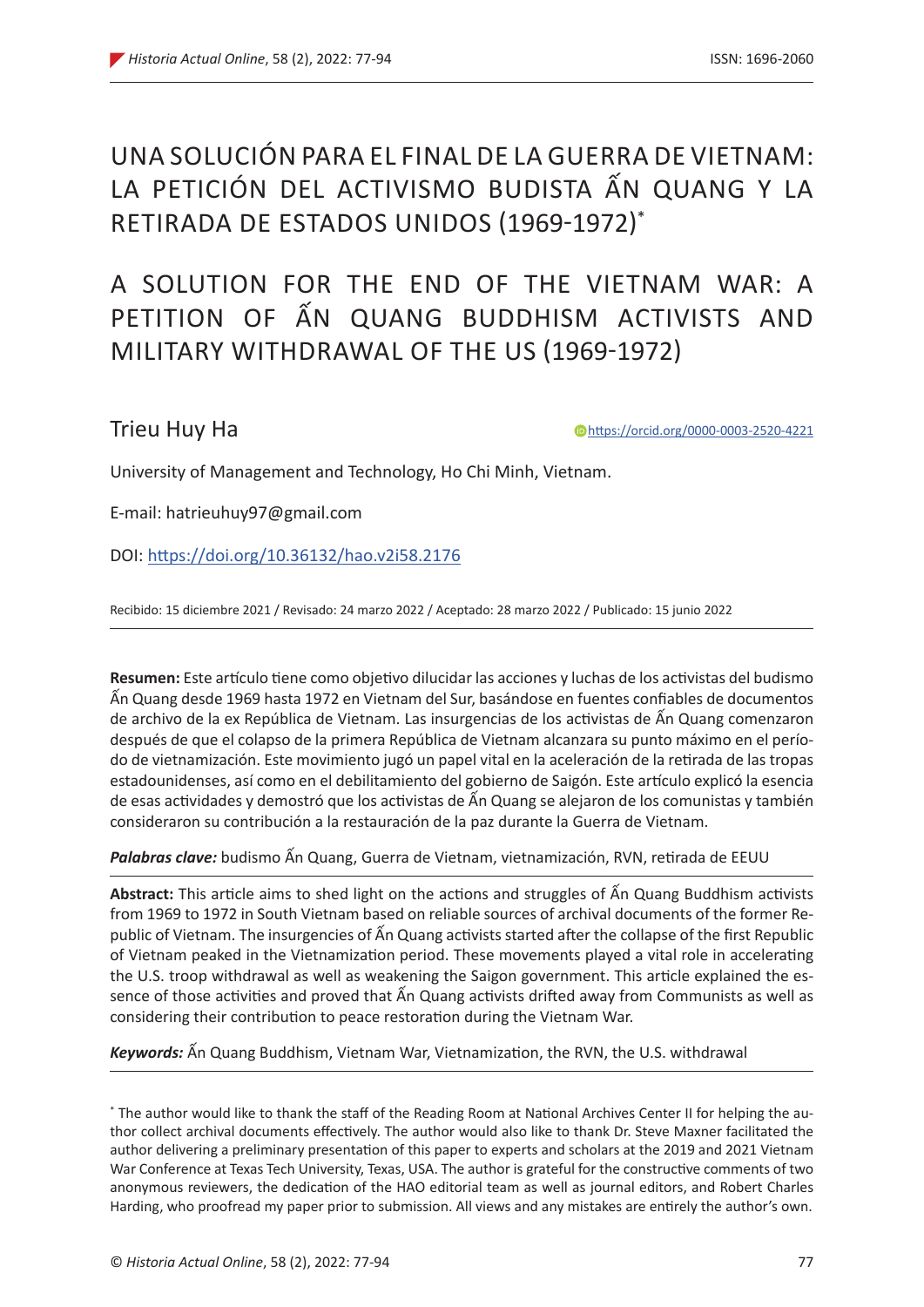### **INTRODUCTION**

**A fter the 1963 Buddhism crisis, the political situation in South Vietnam could not reach any consistency, and there were at least 14 incidents of coups occurring<sup>1</sup>. The event** cal situation in South Vietnam could not reach any consistency, and there were at least 14 incidents of coups occurring<sup>1</sup>. The event of Thích Quảng Đức and the debacle of the First Republic of Vietnam under Ngô Đình Diệm led to the establishment of the Vietnam Buddhism Association<sup>2</sup>, including Therevada Buddhism, Mahayana, and other scholars of Vietnamese Buddhism. These groups set up this organization in Saigon in 1964, and their headquarters was in Anquang Pagoda, Saigon Capital<sup>3</sup>. In 1965, Nguyễn Văn Thiệu and Nguyễn Cao Kỳ launched National Leadership Committee, and this event temporarily stabilized political turmoils in South Vietnam subsequent to Diệm's death<sup>4</sup>. However, the new government continuously confronted prolonged tensions and conflicts between the state and religious groups. The U.S. involvement and its allied forces triggered an outcry in South Vietnam and America. The effects of domestic anti-war led to a precarious situation for the new government in South Vietnam. The movement of students<sup>5</sup> along with Buddhists was

truly a joint effort to continuously worsen the political issues of South Vietnam. At that time, South Vietnam's Buddhism ramified into two forces: *Việt Nam Quốc Tự* and *Ấn Quang*. *Ấn Quang* released its charter in 1966, and its leaders stated that the consistent objective of *Ấn Quang* was establishing a board alliance of various Buddhist groups in South Vietnam. Likewise, the mission of *Ấn Quang* was to serve Vietnam and the globe<sup>6</sup> . *Ấn Quang* activists stated that their mission was very beneficial to the existence of the world and nation. It is indicated that nationalistic features clearly defined their duty. Due to very left-wing nationalism in their movement, Thiệu had a penchant for *Việt Nam Quốc Tự* rather than this scholar. Throughout its struggles and the anti-war movement, *Ấn Quang* pressed on the disadvantages of Thiệu's government and the struggle for easing religious inequality and advocating genuine peace in Vietnam. Nguyễn Văn Thiệu, under the aegis of the U.S., organized a new civic regime for South Vietnam in 1967<sup>7</sup>. A civic government was expected to appease social conflicts, yet Buddhists were still dissatisfied with the new authority despite the new policies of the government. Because Thiệu had a misunderstanding that Buddhism was a Communists' force and supposed that the temptation of Communists and so-called "peace for Vietnam" would lead to subversive actions. As a result, the movement of Buddhism became prominent in peace demonstrations for peace restoration during the period of the Vietnam War.

<sup>1</sup> Karnow, Stanley, *Vietnam, A History*, New York, Penguine Books, 1997, pp. 398-400; Moyar, Mark "Political Monks: The Militant Buddhist Movement during the Vietnam War", *Modern Asian Studies*, 38/4 (2004), pp. 344–347, Tucker, Spencer C., *Encyclopedia of the Vietnam War*, ABC-CLIO, 2000, p. 299.

<sup>2</sup> Civic Education Service, *Two Viet Nams in War and Peace*, Washington, D.C., Civic Education Service, 1967; Dommen, Athur J., *The Indochinese Experience of the French and the Americans, Nationalism and Communism in Cambodia, Laos and Vietnam*, Bloomington, IN, University of Indiana Press, 2001; Smith, Harvey et al., *Area Handbook for South Vietnam*, Washington, D.C., Government Printing Office, 1967. 3 Vinh The Lam, *Bạch hóa Tài liệu mật của Hoa Kỳ về Việt Nam Cộng hòa*, Hamilton, ON, Hoai Viet, 2008, p. 190.

<sup>4</sup> Vinh The Lam, *Bạch hóa Tài liệu mật của Hoa Kỳ về Việt Nam Cộng hòa*, Hamilton, ON, Hoai Viet, 2008, pp. 130-152; Vinh The Lam, *Nhóm tướng trẻ trong Quân lực Việt Nam Cộng hòa vào giai đoạn 1964 – 1965,* Hamilton, ON, Hoai Viet, 2008; Vinh TheLam, *Việt Nam Cộng Hòa, 1963- 1967: những năm xáo trộn,* Hamilton, O.N., Hoai Viet, 2010,p. 58; Doan Them, *1965: việc từng ngày,*  Los Alamitos, CA, Xuan Thu, 1989, pp. 35-36.

<sup>5</sup> Le Cung, *Về phong trào đô thị miền Nam trong kháng chiến chống Mỹ (1954-1975)*, Ho Chi Minh City, Tong Hop, 2015; *Saigon Cho Lon Gia Dinh khang chien 1945-1975*, Ho Chi Minh City, Ho Chi Minh City Publishing House, 2011.

<sup>6</sup> *Hiến chương Giáo hội Phật giáo Việt Nam Thống Nhất* được sửa đổi hai lần và được phê chuẩn bởi S.L.158-SL/C*T*, 14th May 1964; S.L. 05/66 26th February 1966; S.L. 23/67 18th July 1967, Saigon, PTTII, p. 1.

<sup>7</sup> Thieu Nguyen Van, *Inaugural Address by President Nguyễn Văn Thiệu*, Washington D.C.: the Consulate of Republic of Vietnam in the U.S., 1968; Ngoc Huy Nguyen, *Political Parties in Vietnam*, Sài Gòn, The Vietnam Council on Foreign Relations, 1970; Ngoc Bich Nguyen, et al., *An Annotated Atlas of the Republic of Viet-Nam*, Washington, D.C., Embassy of Viet-Nam, 1972, Co Thuy Hoang, *Việt sử khảo luận*, Paris, Nam A, 2002; Do Mau, *Vietnam máu lửa quê hương tôi- hồi ký chính trị: bổ túc hồ sơ về sự sụp đổ của Việt Nam Cộng Hòa*, Mission Hills, C.A., Que Huong, 1987; Douglas Pike, *War, Peace, and the Viet Cong,* The MIT Press, the first edition, 1969; Hong Ha, Tien Tran, *Mặt trận dân tộc giải phóng miền Nam Việt Nam (1960- 1977)*, Ho Chi Minh City, Tong Hop, 2010; Bach Dang Tran, *Chung một bóng cờ (Về Mặt trận Dân tộc giải phóng miền Nam Việt Nam*, Hanoi, National Publishing House, 1993; Trond Gilberg, *Coalition Strategies of Marxist Parties*, Durham, N.C., Duke University Press, 1989, p. 187.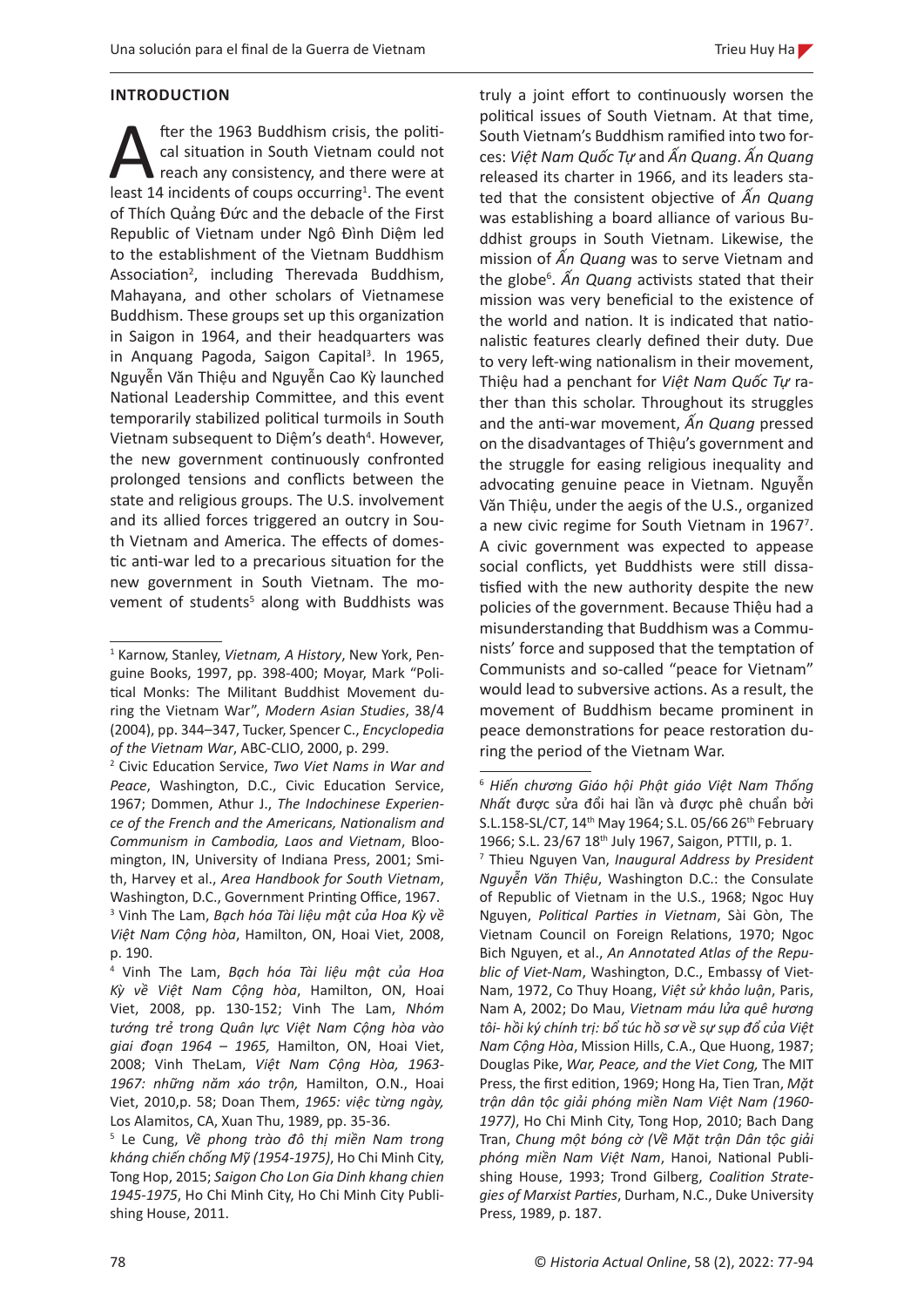After the fiasco of Lyndon Johnson's strategy in 19688 , social conflicts in the U.S. increased and put pressure on the new presidency of Richard Nixon in 1969. Before holding his new presidency, Nixon ensured the pullout of the U.S. troops and aimed to let local government self-determine their fate<sup>9</sup>. It might be an excellent opportunity to put a trial on local authority's power in preventing the country from Communists's influence. However, Nixon still had a desire to strengthen the non-communist stronghold in Southeast Asia, and he still nourished the South Vietnam government despite the U.S. removal. Nixon thus proclaimed Nixon Theory (Guam Theory)<sup>10</sup>. He presumed that Asian nations would

10 Sue Thompson, The Nixon Doctrine and U.S. Policy on Regional Cooperation in Southeast Asia after the Second World War, *Journal of Cold War studies*, 23/1, 2021, pp. 152-161; Brown, Seyom,, *The Crises of Power: An Interpretation of United States Foreign Policy during the Kissinger Years*, New York, Columbia University Press, 1979, p. 6; Isaacson, Walter, *Kissinger*, New York, N.Y., Simon & Schuster, 1992, pp. 240–241; Kissinger, *Diplomacy*, New York, N.Y., Simon & Schuster, pp. 707–709; James H.Willbanks, *Abandoning Vietnam, How America left and South Vietnam* 

gain their freedom under the succor of the  $U.S<sup>11</sup>$ . The withdrawal of American troops in South Vietnam realized an era of De-Americanization in South Vietnam and Indochina for Richard Nixon. This contributed to appeasing the social conflicts and pressures in the domestic U.S. and vindicating actions of the U.S. in the world. Henceforth, RVN's army would become the key force patronized by the U.S. military aid $^{12}$ .

Although the Alliance of National Democratic and Peaceful Forces of Vietnam (ANDPFVN) was established in 1968<sup>13</sup>, it still could not dissuade *Ấn Quang* Buddhism in their uphill struggle. The proclamation of ANDPFVN<sup>14</sup> put stress on peaceful and middle-of-the-road points of view, and they recanted their connection with the NLF. Phạm Văn Đồng acknowledged that this organization existed with an upward tendency of the urban movement against the Saigon government<sup>15</sup>. It is explainable that this Front was a creation of the DRVN and the NLF to define themselves as nationalists and tempt South Vietnamese to join the NLF. Numerous Marxist historians supposed that the Front embodied the third force in the

<sup>8</sup> John Schlight, *The war in South Vietnam, The Year of the Offensive 1965-1968*, Air Force History and Museums Program, 1999; Stanley Karnow, *Vietnam, a History*, 2nd rev. and updated ed., New York, Penguin Books, 1997, pp. 412–413; Lyndon B. Johnson, "Address to the Nation Announcing Steps to Limit the War in Vietnam and Reporting His Decision Not to Seek Reelection 31st March, 1968", *Public Papers of the Presidents of the United States: Lyndon B. Johnson, 1968–1969*, Washington, DC: Government Printing Office, 1970; Kubiak J. J., "Vietnam War 1965– 1968", in *War Narratives and the American National Will in War*, New York, Palgrave Macmillan, 2014; Van Giau Tran, *Miền Nam giữ vững thành đồng: Lược sử đồng bào miền Nam đấu tranh chống Mỹ và tay sai, Vol 5: Từ tổng tiến công và nổi dậy đồng loạt Tết Mậu Thân 1968 đến những bước đầu của chiến dịch*, Hanoi, Khoa Hoc, 1978; Ho Khang, *Tết Mậu Thân 1968 –bước ngoặt lớn của cuộc kháng chiến chống Mỹ cứu nước*, Hanoi, Chinh tri Quoc gia, 2008.

<sup>9</sup> Richard Nixon, *RN: The Memoirs of Richard Nixon*, New York, N.Y., Grosset & Dunlap, 1978; Richard Nixon, *No More Vietnams*, Westminster, C.A., Arbor House Publishing Company, 1985; S. Parmet, Herbert, *Richard Nixon and His America*, Boston, Little, Brown & Co, 1990; Reeves Richard, *President Nixon: Alone in the White House*, New York, Simon & Schuster, Langguth, 2001; A. J., *Our Vietnam: The War 1954–1975*, New York, N.Y., Simon and Schuster, 2004; Kissinger, Henry, *Ending the Vietnam War: a History of America's involvement and extrication from the Vietnam War*, New York, N.Y., Simon & Schuster, 2003.

*lost its war*, Lawrence, K.S., University Press of Kansas, 2008, pp. 34-37.

<sup>&</sup>lt;sup>11</sup> Richard Nixon, "Informal Remarks in Guam with Newsmen", Gerhard Peters, 25 July 1969, in Woolley, John T., The American Presidency Project, available in https://www.presidency.ucsb.edu/documents/informal-remarks-guam-with-newsmen [Consulted the 1st September 2021].

<sup>12</sup> F. Schemi, Davidtz, *Richard Nixon and the Vietnam War- the end of the American century*, Lanham, Maryland, Rowman & Littlefield, 2014, pp. 110-134; M. Boylan, Kevin, *Losing Binh Dinh: The Failure of Pacification and Vietnamization, 1969-1971*, Lawrence, K.S., University Press of Kansas, 2016.

<sup>13</sup> Porter, Gareth, *A Peace Denied,* Bloomington, University of Indiana Press, 1976, p. 70; Pike, Douglas *War, Peace and the Viet Cong,* Cambridge, Mass, MIT Press, 1969, pp. 30-31.

<sup>14</sup> Turner, Robert *Vietnamese Communism: Its Origins and Development,* Stanford, Stanford University Press, 1975, pp. 444-450.

<sup>15</sup> Dong Pham Van, *Selected Writings*, Hanoi, Foreign Languages Publishing House, 1977, p. 250; Justus M. Van der Kroef, "What Are the Aims of the NLF?", *Vietnam Perspectives*, 3/2 (1967), pp. 3-20; Kelly, Francis John, *History of Special Forces in Vietnam, 1961–1971*, Washington, D.C., United States Army Center of Military History, 1989, p. 4; Nhu Tang, Truong, *A Vietcong Memoir: An Inside Account of the Vietnam War and Its Aftermath*, Random House, Toronto, 1985, See Chapter 7 on the forming of the Việt Cộng.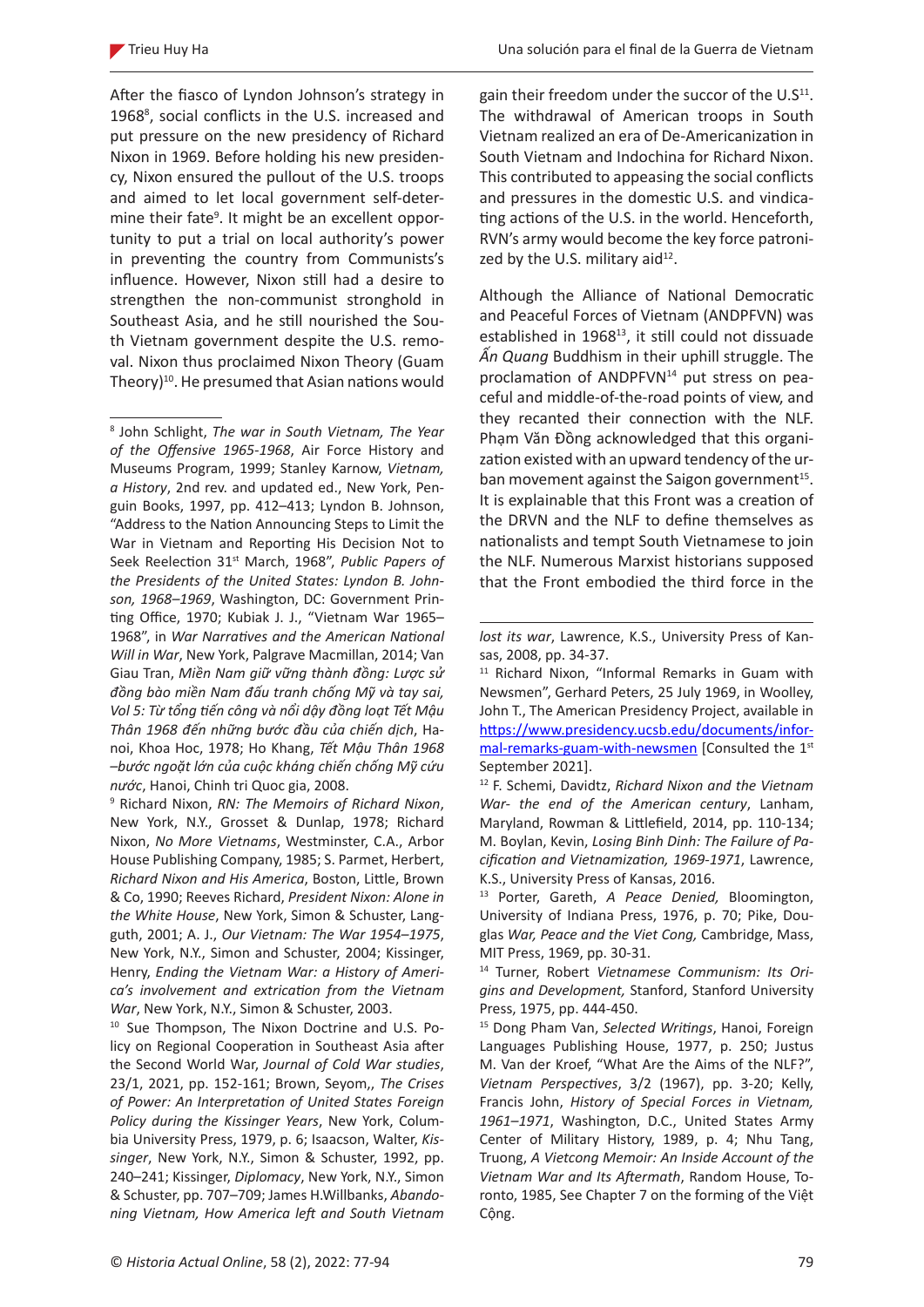Vietnam War<sup>16</sup>. However*, Ấn Quang* activists should be declassified from those groups. It is questionable whether *Ấn Quang* Buddhism focused on recovering peace for Vietnam or implemented a political scheme to hold power based on their movement and populace support.

Specifically, in Vietnam, numerous historians stated that the Communists took advantage of Buddhism's forces to divert the people's attitude and thwart the pacifying policies of Nguyễn Văn Thiệu<sup>17</sup>. Communists supposed that *Ấn Quang* Buddhism would become the third force of revolutionary uprisings to collapse Thiệu's government. The term "Third force" arose in the 1960s, and it was prevalently used to insinuate people, including the intelligentsia, Buddhists, and students who were groups in conflict with Thiệu's policies<sup>18</sup>. Countless Vietnamese historians reached a consensus that the peak of the Buddhist movement in South Vietnam was in 1963 and strongly reaffirmed the role of this force in Vietnam's reunification and asserted they had a close liaison with the NLF<sup>19</sup>. Lê Cung- an

<sup>17</sup> Hong Ha, *Phong trào chống phá bình định nông thôn Nam Bộ trong cuộc kháng chiến chống Mỹ cứu nước (1969-1972)*, Hanoi, Quan doi Nhan dan, 2000; Ho Khang, *Lực lượng thứ ba trong Chiến tranh Việt Nam (1969-1975),* unpublished; Hong Ha, Tien Tran, *Mặt trận dân tộc giải phóng miền nam Việt Nam (1960-1977)*, Ho Chi Minh City, Tong Hop, 2010.

<sup>18</sup> Jean-Claude Pomonti, *La Rage d'Etre Vietnamien*, Paris, Le Seuil, 1972, p. 242.

<sup>19</sup> Le Cung, "Về phong trào đô thị miền Nam Việt Nam năm 1963", *Vietnam Journal of Historical Review*, 275 (1999), pp. 5-8; Le Cung, Huế - nơi mở đầu phong trào phật giáo miền Nam năm 1963, *Vietnam Journal of Historical Review*, 8(2007), pp. 37-43; Le Cung, "Chính

authority in researching Peace Movement in South Vietnam, also considered Buddhism's movement as communism-tended uprisings from 1969 to  $1973^{20}$ . It is high time to indicate that *Ấn Quang* Buddhists were strongly left-wing activists for nationalism in South Vietnam and did not support Communists in their movements

# **1. NON-COMMUNIST VIEWPOINT OF AN QUANG ACTVISTS**

*Ấn Quang* activists' consistent objective of the peace movement was the peace restoration for Vietnam. This opinion is clearly articulated at most conventions of *Ấn Quang* Buddhism at Hóa Đạo institute. Thích Trí Quang<sup>21</sup> – a leader of *Ấn Quang* Buddhism, replied on *Saigon Daily News* on 11 April 1966 that *Ấn Quang* Buddhism was not anti-Americanism, or non-communism, while they opposed the involvement of the U.S., which impinged the sovereignty of Vietnam<sup>22</sup>. Also, *Ấn Quang* activists held a seminar for peace talks and advocated that the supreme duty of Buddhism was peace recovery for the Vietnamese people on 20 December 1969. At this conference, Thích Liễu Minh<sup>23</sup> accused Americans of triggering a massacre in Mỹ Lai (Quảng Ngãi province) in 1968<sup>24</sup>. Thích Huyền Quang<sup>25</sup> also opined

<sup>&</sup>lt;sup>16</sup> Decornoy, Jacques, "'Tombeur' de Diem et Ennemi de Thiệu", *Le Monde*, 27, 28th April, 1975; Greene, Graham, *The Quiet American*, New York, Penguin, 1977, pp. 17-36; Jean-Claude Pomonti, *La Rage d'Etre Vietnamien*, Paris, Le Seuil, 1972, p. 242; Menras, André *How America Mocked the Ceasefire: Vietnam Since the Paris Agreement*, Bulletin of Concerned Asia Scholars, 1974, p. 25; Luce, Don & Sommers John, *Vietnam: The Unheard Voices*, Ithaca, Cornell University Press, 1969, p. 123; Menzel, Paul *Moral Argument and the War in Vietnam*, Nasville, Aurora Publishers, 1971, p. 202; Ho Khang, *Lực lượng thứ ba trong Chiến tranh Việt Nam (1969-1975)*, unpublished; Hong Ha, Tien Tran, *Mặt trận dân tộc giải phóng miền nam Việt Nam (1960-1977)*, Ho Chi Minh City, Tong Hop, 2010; Duc Thanh Ngo, "Phong trào đô thị và lực lượng chính trị thứ ba với đàm phán và đấu tranh thi hành Hiệp định Paris", *Về phong trào đô thị miền Nam trong kháng chiến chống Mỹ cứu nước (1954-1975)*, Ho Chi Minh City, Tong Hop, pp. 35-45.

sách của chính quyền Ngô Đình Diệm với miền Nam trên lĩnh vực kinh tế, văn hóa, giáo dục", *Vietnam Journal of Historical Review*, 305 (1999), pp. 31-40.

<sup>20</sup> Le Cung, *Về phong trào đô thị miền Nam trong kháng chiến chống Mỹ (1954-1975)*, Ho Chi Minh City, Tong Hop, 2015, p. 95.

<sup>&</sup>lt;sup>21</sup> Thích Trí Quang (1923-2019), was born in Quang Binh province. After the 1963 Buddhism crisis, he continued to fight for peace of Vietnam. He became a secrectary for Tang Thong Insitute of Ấn Quang Buddhism. He passed away in November, 2019 in Tu Dam pagoda, Hue, Vietnam.

<sup>&</sup>lt;sup>22</sup> Ton That Thien, Riding the Buddhist wave, The Times of India, New Delhi, 8<sup>th</sup> May 1966.<br><sup>23</sup> Thích Liễu Minh (real name: Lê Văn Hiến), born in

Nghia Binh province, Annam. He started his career at Ấn Quang Pagoda in 1965 and became a dynamic activist of Ấn Quang in Saigon from 1965 to 1975. He passed away in Tien Giang province, Vietnam, in 2015.

<sup>24</sup> Morocco, John, *Rain of Fire*, Boston, Boston, M.A., Publishing Company, 1985, p. 150.

<sup>&</sup>lt;sup>25</sup> Thích Huyền Quang (1920-2008), real name is Lê Đình Nhàn. He was borned in Binh Dinh province. After the collapse of the First Republic of Vietnam (1963), he joined the establishment of United Association of Vietnam Buddhism in 1964. He was in charge of general secretary at Hoa Dao Institute from 1964 to 1975. He is a conflicting character toward new government of Vietnam. He died of aging in Vietnam in 2008.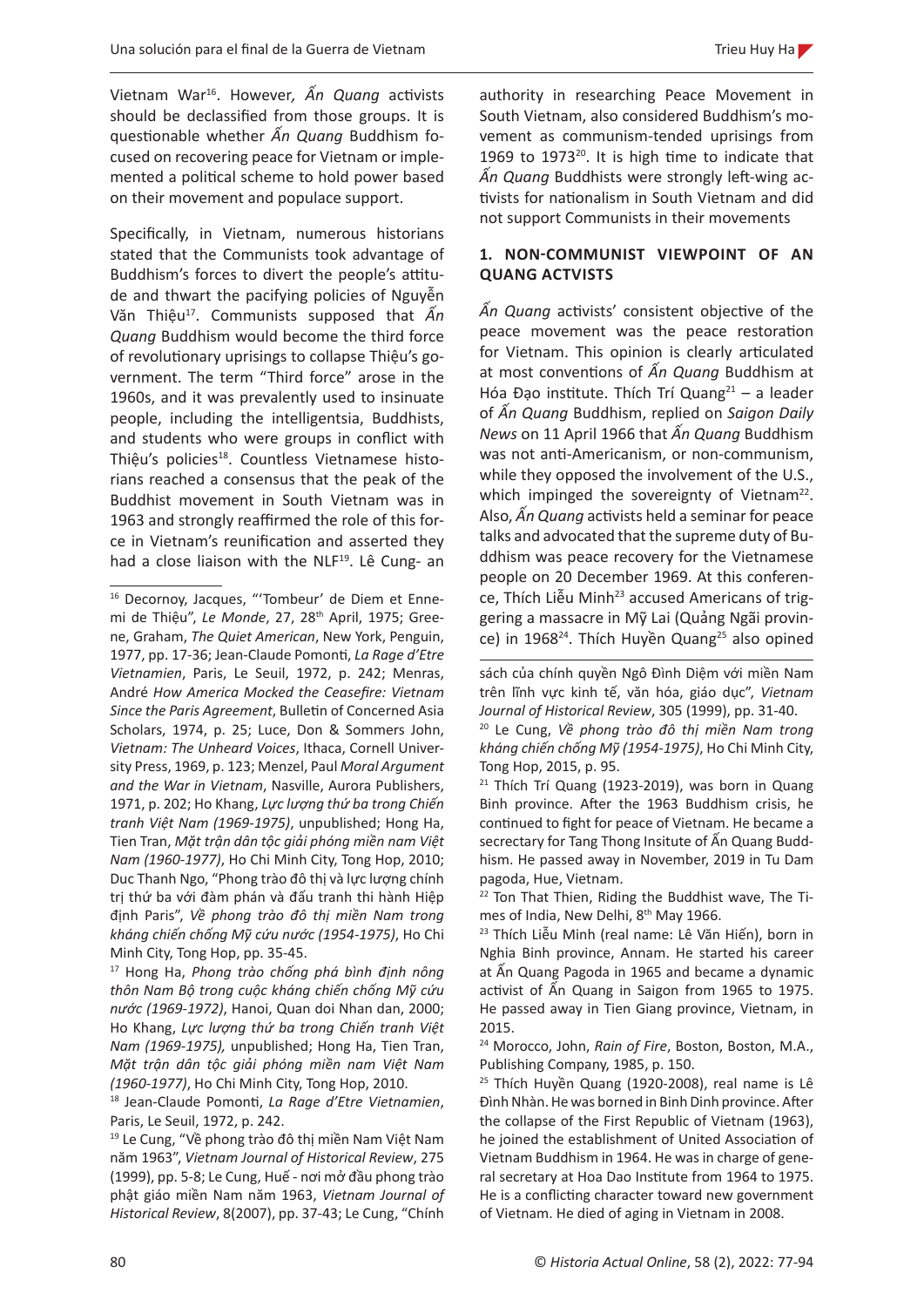that the RVN had to take full responsibility for the Sơn Mỹ and Mỹ Lai massacre<sup>26</sup>. Americans only allocated money to South Vietnam to shield the Thiệu government and breach Vietnam's sovereignty. Minh stated the opinions of *Ấn Quang* that

"It was neither a political party nor a third force. It was all for Vietnamese people from the past to the present. Warmongers would bear an ignominious defeat and be repatriated with their coffins"<sup>27</sup>.

*Ấn Quang* leaders sent a letter to Thiệu to require proper measurements for the Vietnam War. They hoped that Thiệu would have taken some particular actions to satisfy the requirements of the South Vietnamese people and placate the Youth Union's rebellions<sup>28</sup>. Then,  $\widetilde{A}n$  Quang leaders's message had overtones of the core values of nationalism and hoped that Thiệu relinquished his inappropriate policies to reclaim peace for the South Vietnamese people.

While Vietnamese historians considered *Ấn Quang* Buddhism a force that they could easily seduce for their revolts, Thích Liễu Minh disavowed the role of the Third Force for *Ấn Quang* activists. They did not have a proclivity for the Communists, and those people did not intend to consort with the Communists. In Minh's speech, he criticized the role of Huỳnh Văn Trọng<sup>29</sup> and Vũ Ngọc Nhạ<sup>30</sup> because these two men became the go-for of Communists. Minh forcefully reasserted that:

"The political opinion of *Ấn Quang* Buddhism does not tend to be an exotic doctrine. Vietnamese people are the root of my objectives. We are not renegades"<sup>31</sup>.

This viewpoint indicated that *Ấn Quang* did not ally with the Communists to abolish the Saigon regime, despite the fact that they were discontented with this government. In another RVN's Department of National Security report, Minh ridiculed the U.S. actions. It was a frankly aggressive strategy in place of defending the world of peace and democracy<sup>32</sup>. The pivotal purpose of the U.S. was to be in opposition to both communists and the Communists in South Vietnam. The target was not deserving Vietnamese people, and they assumed that it might be deceptive propaganda to hypnotize South Vietnamese people. The report reveils that neither the Communists nor Thiệu benefited from *Ấn Quang* Buddhism33. As a result, *Ấn Quang* Buddhism did not cooperate with the Communists as many scholars assumed.

In the 1970 New Year conference, Thích Huyền Quang claimed that *Ấn Quang* was prone to neither the RVN nor the Communists because freedom of religions in capitalist countries was minimal while Communism believed in Atheism<sup>34</sup>.

Thiệu consistently condemned *Ấn Quang* Buddhism and presumed they were struggling to gain deceptive peace, while the Communists stayed behind to control their revolts. Thiệu delivered an inattentive speech in Dalat in 1966, which made monks and Buddhists irritated with the government. His blasphemous proclamations unintentionally encouraged other political forces who had a fondness for the Communists in South Vietnam to raise their movement, yet Thiệu

<sup>26</sup> PTtg-II 30583, *Phật giáo Ấn Quang tổ chức đại hội đầu năm mới*, Saigon, 19th January, 1970, p. 2.

<sup>27</sup> PTtg-II 30583, *Thuyết giảng Phật pháp Ấn Quang*, Saigon, 5th January, 1970, p. 1.

<sup>28</sup> Le Cung, *Về phong trào đô thị miền Nam trong kháng chiến chống Mỹ (1954-1975),* Ho Chi Minh City, Tong Hop, 2015; Le Cung, *Sài Gòn Chợ Lớn Gia Định kháng chiến 1945-1975*, Ho Chi Minh City, Ho Chi Minh City Publishing House, 2011; Ly Phan Thi, The support of urban movement in Saigon-Gia Dinh to the Provisional Revolution Government's viewpoint at the Paris Negotiation (1970-1971), *The Journal of Science & Technology Development-Social Sciences & Humanities*, 5/1 (2021), pp. 928-938.

<sup>&</sup>lt;sup>29</sup> Huỳnh Văn Trọng (1926-2000), real name is Lê Hữu Thúy. He is a political espionage under Ngo Dinh Diem's regime and became Second Lieutenant of the Army Security Department in 1956. However, he was arrested in 1959 and joined the NLF in 1967. He actively provided Communists various clandestine information for Mau Than uprising in 1968. He was in custody in Con Dao island in 1969 and was released in 1973.

<sup>30</sup> Vũ Ngọc Nhạ (1928-2002), is one of the well-known espionages under Saigon regime. He played a reliable adviser for this regime and a key character of Case A22 in 1969. After 1973, he linked to the Third Force of Duong Van Minh and actively work as a public espionage until the fall of Saigon.

<sup>31</sup> PTtg-II 30583, *Thuyết giảng Phật pháp Ấn Quang*, Saigon, 5<sup>th</sup> January 1970, p. 1.

<sup>32</sup> PTtg-II 30583, *Hoạt động của Phật giáo Ấn Quang*, Saigon, 6<sup>th</sup> January 1970, p. 7.

 $33$  Ihid.

<sup>34</sup> PTtg-II 30583, *Phật giáo Ấn Quang tổ chức đại hội đầu năm mới*, Saigon, 19th January 1970, p. 2.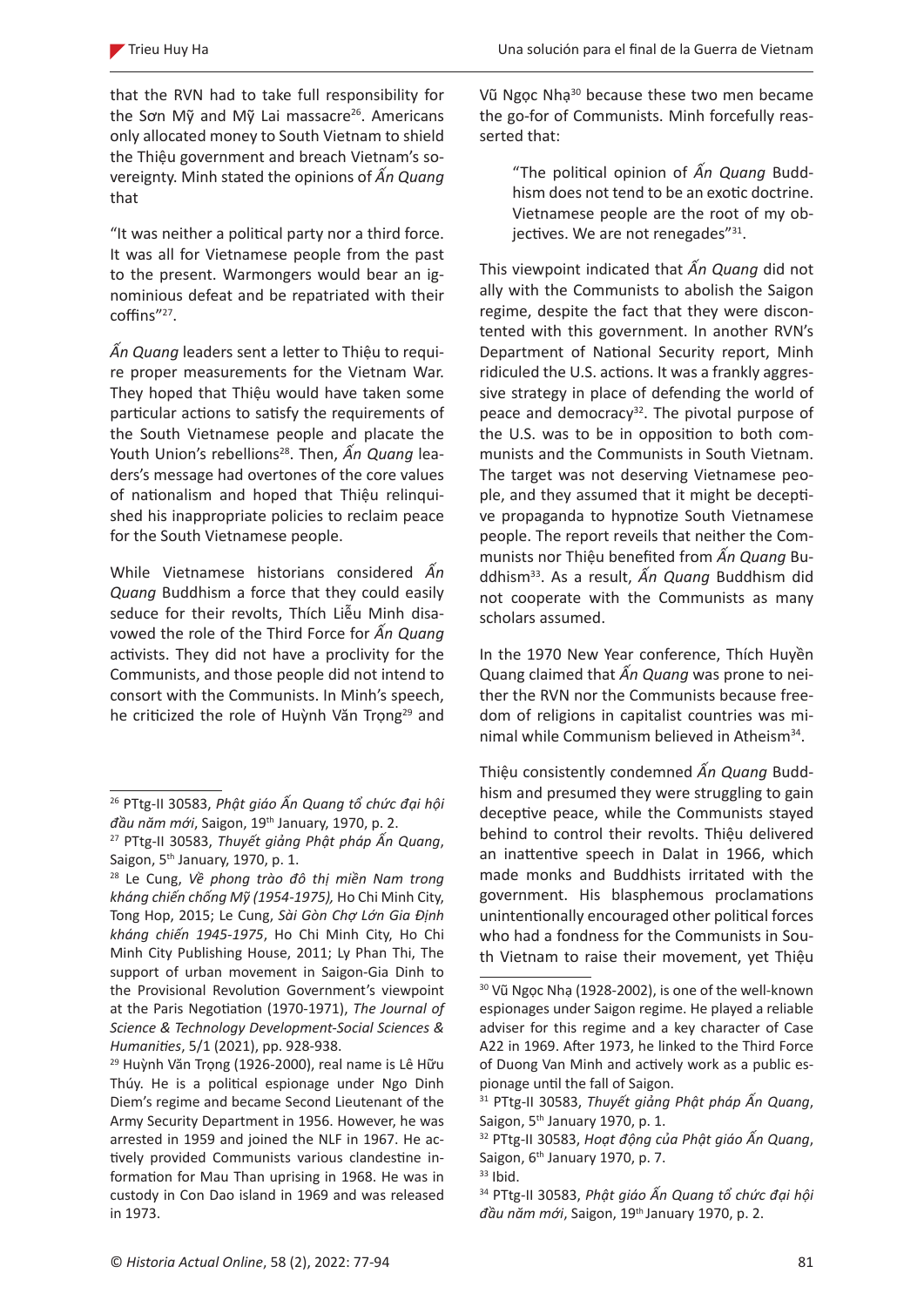always blamed it for acting in the direction of the Communists due to the political turmoils in his country. Thiệu pointed out:

"Whoever who is hoping for neutral South Vietnam is silly<sup>35</sup>. People who are claiming peace are demagogues as well as secret Communists"36.

Also, Thiệu's presidential election platform was a "four nos" policy: no allied government, no land concessions to the Communists, no communist neutrality, no Communism was freely propagated, and the Communist Party was active in South Vietnam. He stated:

"The communists proclaim that 'neutralism' means non-alignment, whether with the Americans or the communists. The communists wanted South Vietnam to be neutral to remove the Americans' primary rationale for being here"<sup>37</sup>.

Owing to this speech, Thiệu did not win the South Vietnamese people's hearts and mind while facilitating Communists to benefit from these words for distorted propaganda. *Ấn Quang* Buddhism also generalized the essence of the war in a brief speech:

"The war in Vietnam was a war of foreign forces, and Vietnamese people became the prey of that war. Millions of Vietnamese people died, and spiritual civilization collapsed. Law was invalid. Life is precarious. They are turmoil and tension. Buddhism escaped from the dictatorship of the first RVN, but they imposed the dictatorship of the second RVN"38.

Additionally, *Ấn Quang* activists directly accused Thiệu's actions against the Vietnamese people's greatest hope of peace. In a brief of Thích Thiện Hoa39, he indicted Thiệu of being a dictator. Buddhist leaders required the government to release innocent prisoners and follow the South Vietnamese people's wishes. Otherwise, the government would no longer belong to the people40. Thích Thiện Hoa mentioned pressing problems of overseas Vietnamese people in Cambodia and solicited the government to resolve this matter in his speech.

*Ấn Quang* Buddhists organized a night prayer for Thích Quảng Đức and assumed Diệm and Thiệu unjustly performed and disdained Buddhists and monks. He believed that the war-ravaged the country and generated an aggressive government. As a result, the role of Buddhism was searching for a replacement. Besides, Thích Huyền Diệu disapproved of Thiệu ordering security forces to suppress  $\hat{A}$ n Quang Buddhism's event<sup>41</sup>. *Ấn Quang* activists vehemently opposed the nuclear weaponry to end the war in Vietnam by a petition sent to the Minister of Home Affairs. They stated that the Vietnam war only addressed political solutions and respected the right of humans<sup>42</sup>.

Reacting *Ấn Quang* Buddhism's objectives, the Department of National Security supposed that:

"The *Ấn Quang* Buddhism was beyond their expectation in a struggle for peace rather than objectives of war termination, namely, the way of national reconcilement. As stated, all Vietnamese people must show off their power by quitting the intervention of foreign forces. Simultaneously, they must persuade warmongers (both communists and anti-communists) to turn down their intention of suzerainty in Vietnam. Vietnam war is stepping into a moribund status, and all belligerents are dumping into a quagmire; finally, the war will not have a winner, but victims will still be Vietnamese people"43.

Buddhism was always an obstacle for the RVN. The long-lasting tension between the RVN and

<sup>&</sup>lt;sup>35</sup> PTtg-II 30583, *Chánh đạo* newspaper, Saigon, 5<sup>th</sup> November 1968.

<sup>&</sup>lt;sup>36</sup> PTtg-II 30583, *Chánh đạo* newspaper, Saigon, 26<sup>th</sup> August 1970.

<sup>&</sup>lt;sup>37</sup> Original speech of President Nguyễn Văn Thiệu on *Vietnam Report,* 15th October 1967. 38 PTtg-II 30583, *Qúa trình tranh đấu của Phật giáo Ấn* 

*Quang*, Saigon, 5th June 1970, p. 1.

<sup>&</sup>lt;sup>39</sup> Thích Thiện Hoa (1918-1973), was born in Can Tho. He cooperated with Ấn Quang Buddhism from 1953. In the third term of Hoa Dao institutes, Thích Thiện Hoa was in charge of the head until he passed away due to serious illness in 1973. The eventual wish of

Hoa was that Vietnamese people would live in a peace spring of their country.

<sup>40</sup> PTtg-II 30583, *Phật giáo Ấn Quang tuyên bố quan điểm chính trị của họ*, Saigon, 5th June 1970.

<sup>41</sup> PTtg-II 30583, Đêm cầu nguyện tại tu viện Quảng Đức, Saigon, 11<sup>th</sup> June 1970, p. 2.

 $42$  Ibid, pp. 2-3.

<sup>43</sup> PTtg-II 30583, *Bộ An ninh Quốc gia thông báo về chuyến thăm của Thích Thiện Minh tại Huế*, Saigon, 19th January 1970, p. 2.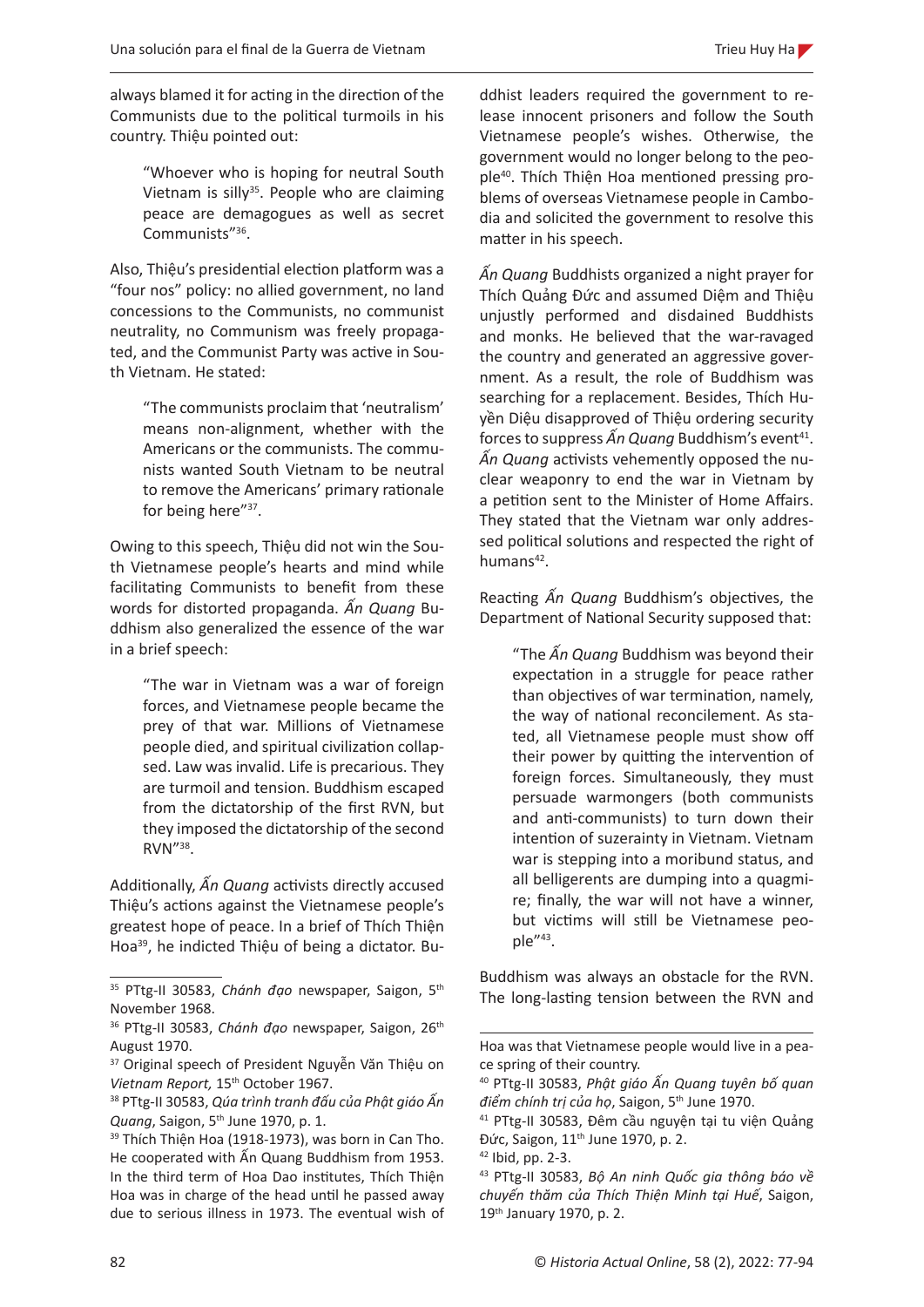Buddhism could appease well-meaning conversations between the president and the Buddhist force. The U.S. did not look forward to a solution with Thieu like the President of the First Republic of Vietnam. In this period, the Communists at least made a full recovery in their force in South Vietnam after the 1968 Mậu Thân offensive debacle, and they relentlessly struggled to maintain their role in South Vietnam's urban areas. The Communists depended on new intellectuals, singers, artists, students, and monks to be in competition with Thiệu's government. While Thiệu had a propensity toward *Việt Nam Quốc Tự,* who kindly opposed Thieu, *Ấn Quang* Buddhism became a counterweight. Thích Thiện Hoa announced:

"Vietnamese people are not imperialist's lackey. We are Vietnamese people and are preoccupied with our business. All Buddhists unanimously rescind hatred and division to strengthen our power to make great confidence in that mission. Peace talks must terminate the Vietnam war"<sup>44</sup>.

Besides, *Ấn Quang* Buddhism made prophecies that the Vietnam War would lead to nothing because it could make an impairment for all belligerents<sup>45</sup>. Next, an American delegation paid a visit to Ấn Quang pagoda on 8 July 1970. At this meeting, Thích Thiện Minh<sup>46</sup> supposed Americans should recover permanent peace for the Vietnamese people. He criticized that Americans were incomprehensible with regard to Vietnamese's people wishes and the soul of Easterners. An American member delegate questioned Minh over *Ấn Quang*'s dynamic attitude regarding Communists taking over the country once the U.S. pullouts were conducted. Minh stated that a neutral government was necessary for the South Vietnamese people<sup>47</sup>. This is a glaring illustration that *Ấn Quang* Buddhism did not follow the Communists' line in South Vietnam, and the opinion that *Ấn Quang* Buddhism had an inclination toward Communists was unwarranted.

*Ấn Quang* activists were irresolute for a referendum with the Communists in a report released by the Saigon Capital Department of Security to elucidate this standpoint. They supposed that the Saigon government did not have well-trained carde while Communists built a large number of loyal and professional carde in rural areas of South Vietnam. Given that a referendum happened, the Communists would likely triumph over other forces, so *Ấn Quang* activists showed their anxiety about this potential result<sup>48</sup>. An Quang activists intended to support a non-communist force to shape a new régime in Vietnam.

The exhaustive review of *Ấn Quang* was expressed in Requiem and Speech at Ấn Quang pagoda on 17 July 1970. Thích Thiện Minh underscored that the peace movement could undergo three phases: (1) Lobby other religions, parties, and patriotists; (2) Convene Peace Conference; (3) Reconcilement for ending the war. Minh also divulged Reconcilement solutions:

"1. Complete ceasefire

Belligerents temporarily withdraw their troops in particular regions.

- Both American troops and North Vietnamese troops withdrew from South Vietnam.
- Establish a de jure government and conduct an election
- A freedom election in the absence of imposition"<sup>49</sup>.

That is the most comprehensive view of *Ấn Quang* Buddhism for a ceasefire in South Vietnam. Especially, *Ấn Quang* Buddhism required North Vietnamese people to withdraw their troops from the South. It is stated that *Ấn Quang* did not have the intention of allying with communists to establish a government. They might recognize the Communists as a political force in South Vietnam. They were entitled to stand for election in a new assembly, but actually, the

<sup>44</sup> Le Cung, *Về phong trào đô thị miền Nam trong kháng chiến chống Mỹ (1954-1975)*, Ho Chi Minh City, Tong Hop, 2015, p. 56.

<sup>45</sup> PTtg-II 30583, *Phật giáo Ấn Quang chính thức tuyên bố phong trào mới của họ*, Saigon, 29th May 1970, p. 2.

<sup>46</sup> Thích Thiện Minh (1921-1973), real name: Đỗ Xuân Hàn, was born in Quang Tri Province. He went to pagoda in 1934 and fought for peace under the First Republic of Vietnam. He joined Hoa Dao Institute and became the director in 1973. After the Fall of Saigon, he was arrested in 1978 and died of persecution in this year.

<sup>47</sup> PTtg-II 30583, *Tóm tắt: Về phái đoàn đa tôn giáo Hoa Kỳ viếng chùa Ấn Quang*, Saigon, 8th July 1970,

pp. 1-2.

<sup>48</sup> PTtg-II 30583, *Về quan điểm hòa bình của Phật giáo Ấn Quang*, Saigon, 19th October 1970, p. 1.

<sup>49</sup> PTtg-II 30583, *Tóm tắt: Thỉnh nguyện và Bài phát biểu tại chùa Ấn Quang*, Saigon, 17th July 1970, p. 3.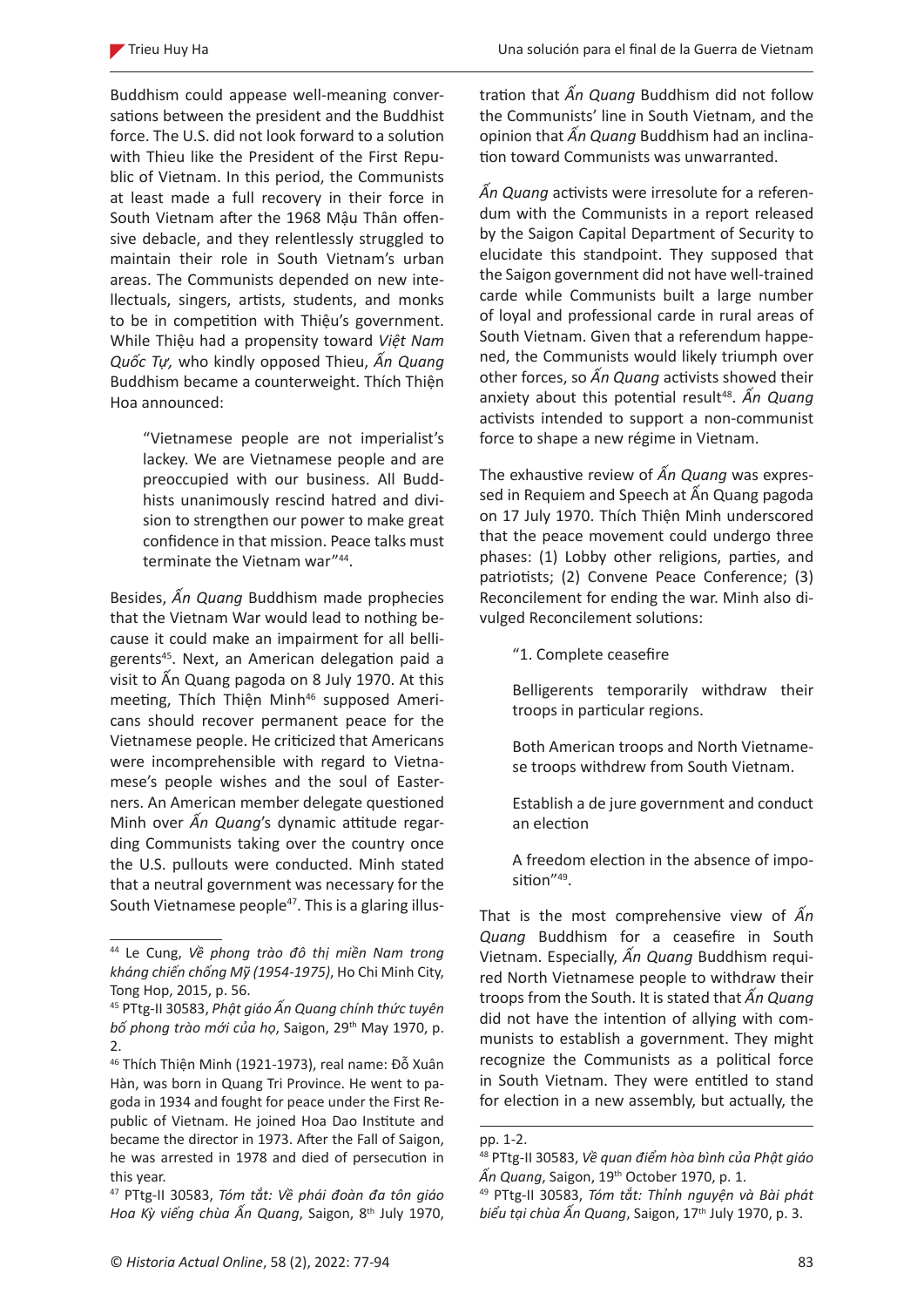Communists in South Vietnam were under the influence of the North Vietnam government. Hence, they were still determined to ally with North Vietnam to subvert Thiệu's government and pose a threat to South Vietnam's politics. Therefore, *Ấn Quang* Buddhism did not support Communists.

Overall, *Ấn Quang* Buddhism is an independent political force in South Vietnam. They were only considered the third force by the Communists, but *Ấn Quang* activists were intrinsically drifting away from communist thoughts. The eventual objective of *Ấn Quang* Buddhist leaders was the Vietnamese people's pure peace.

## **2. ẤN QUANG ACTIVISTS: PETITIONS AND MOVEMENT FOR PEACE AND NATIONAL INDEPENDENCE OF SOUTH VIETNAM**

Domestically, *Ấn Quang* activists organized numerous challenging activities for the peace reclamation of South Vietnam. On 25 January 1969, thousands of monks took Relicts to Ấn Quang Pagoda in the Buddha Shakyamuni ceremony. This event quickly converted into a peaceful demonstration with the slogan: "Peace, independent," "Please reclaim our independent!" "Peace, peace!"<sup>50</sup>. Next, leaders of *Ấn Quang* expressed their viewpoint about supporting and hoping countries that joined the Vietnam War would have to immediately cease the war in Vietnam in "Buddhism's petition 1969". Once Thiệu's government rejected an overture, monks supposed that if they wanted to recover peace, Nguyễn Văn Thiệu and Nguyễn Cao Kỳ's government needed replacing since they were not content with the goodwill of Thiệu-Kỳ in the negotiation.

"Thiệu-Kỳ-Hương government severely opposed bombing North Vietnam using stratagem to procrastinate the Paris peace talks and suppress the voice of peace. That government showed that they do not want absolute peace and will not ever gain peace. That government represented for nothing because monks have never admitted them"<sup>51</sup>.

Under the pressure of *Ấn Quang* in South Vietnam, the political situation of the Saigon regime became exacerbated. Hence the U.S. always urged Thiệu to concord with the North Vietnamese Army and Communists for the U.S. troop withdrawal<sup>52</sup>. In Saigon Capital, *Ấn Quang* self-perceived its role in recovering peace for the Vietnamese people and soothed the grief of the Vietnamese people in that war in the 1970 New Year conference. For example, Thích Thiện Minh assumed that warmongers who were enriched by the war must take accountability for history on 14 January 1970. The objective of *Ấn Quang* Buddhism was to ease social inequality, war termination, and peace recovery<sup>53</sup>. Minh also proposed three measures to tackle the Vietnam War at Thích Thiện Lai's Requiem on 15 July 1970. First, they would like to bolster the power of the Vietnamese people to own a considerable influence in the world. Second, Minh postulated congregating intellectuals and politicians to seek the best way for the upcoming visit of Minh to Japan. Finally, Minh appealed to national and international solidarity<sup>54</sup>. He petitioned the government, expanded domestic South Vietnamese and international support for his upcoming Japan visit.

In addition, *Ấn Quang* appealed for a hunger strike on 31 May 1970 at the Hóa Đạo Institute. It was estimated that approximately 2000 monks were participating in this event. This results from a well-prepared movement contingent upon Thích Tịnh Khiết's (1969) wish, "Mission of Buddhism for peace in Vietnam". *Ấn Quang* Buddhists reinforced their organization and built their bases nationwide. They persistently pleaded for the state's respect for the law, rejected religious

<sup>50</sup> Le Cung, *Về phong trào đô thị miền Nam trong kháng chiến chống Mỹ (1954-1975)*, Ho Chi Minh City, Tong Hop, 2015, p. 14.

<sup>51</sup> Le Cung*, Về phong trào đô thị miền Nam trong kháng chiến chống Mỹ (1954-1975)*, Ho Chi Minh City, Tong Hop, 2015, pp. 14-15.

<sup>52</sup> Richard Nixon, *No More Vietnams*, Westminster, C.A., Arbor House Publishing Company, 1985; S. Parmet, Herbert, *Richard Nixon and His America*, Boston, M.A., Little, Brown & Co, 1990; Reeves Richard, *President Nixon: Alone in the White House*, New York, N.Y., Simon & Schuster; Langguth, *Our Vietnam: The War 1954–1975*, New York, Simon and Schuster, 2004; Kissinger, Henry, *Ending the Vietnam War: a History of America's involvement and extrication from the Vietnam War*, New York, N.Y., Simon & Schuster, 2003; James H.Willbanks, *Abandoning Vietnam, How America left and South Vietnam lost its war*, Lawrence, K.S., University Press of Kansas, 2008, pp. 30-34.

<sup>53</sup> PTtg-II 30583, *Thông báo của Nha Cảnh sát Đô Thành về chuyến viếng thăm Huế của Thích Thiện Minh*, Saigon, 19<sup>th</sup> January 1970, p. 1.

<sup>54</sup> PTtg-II 30583, *Tóm tắt: Thỉnh nguyện và Bài phát biểu tại chùa Ấn Quang*, Saigon, 15<sup>th</sup> July 1970, p. 3.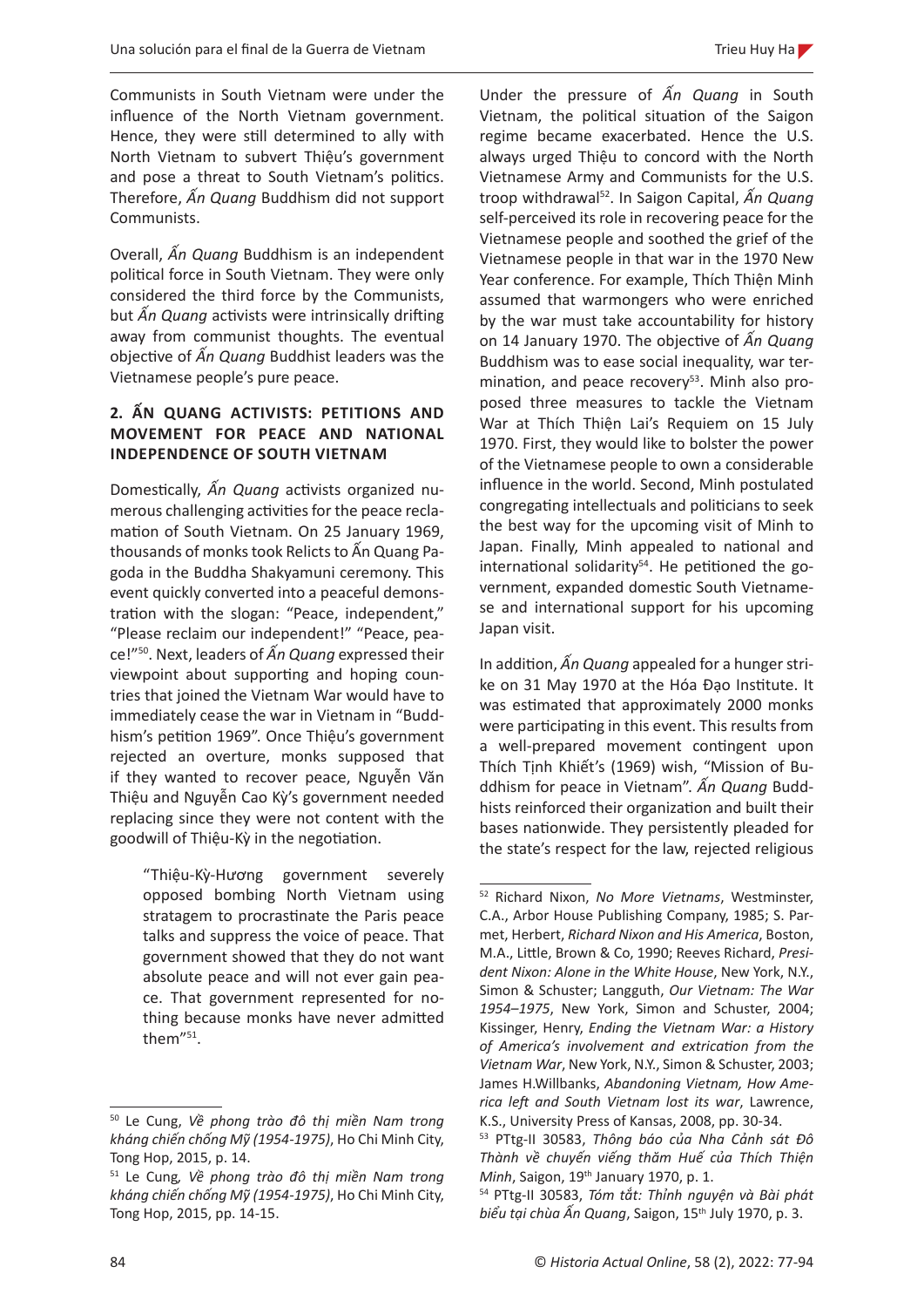discrimination, and had a desire for intellectual equality. They would like to embarrass Thiệu' efforts to abrogate the recession of Law 23/67, which aimed to suppress Buddhism.

According to the National Security Department, *Ấn Quang* Buddhism performed its protests and hunger strikes to be in opposition to Thiệu on 30th and 31st May 1970. Thích Huệ Thông cut his hand and blooden a letter to Thiệu stated that:

"I sincerely convey my wishes to you, Thiệu: terminate the war, solve impoverished people affairs, end the Buddhism crisis and rescind the Law 23/67"<sup>55</sup>.

Also, the Women's movement closely linked to *Ấn Quang* aggravated the political situation of South Vietnam when their activities via the role of Huỳnh Liên Nun<sup>56</sup> joining and leading role of an advisor position on 2 August 1971. The movement petitioned the U.S. withdrawal and for the establishment of another government for South Vietnamese people<sup>57</sup>. On 1 September 1971, over 15000 people made a demonstration because of Pham Hanh's death. The people converted the funeral procession into a huge demonstration accompanied by the slogan "American go home," "Thiệu is the war" "Bunker goes home" Although the police harshly suppressed, over 1000 students of Van Hanh university showed their perseverance and fervidly opposed the "militarized school" policy<sup>58</sup>. On 17 May 1972, The Association of Ấn Quang Buddhists sent a letter to the Paris Conference to sign a truce for the Vietnam War through Buddha's Birthday celebration and conserve Buddhist heritage, including a system of pagodas, temples, and religious beliefs places<sup>59</sup>.

The peace movement of *Ấn Quang* activists spread nationwide and directly attacked local authorities of South Vietnam. For instance, there were at least 300 people who joined this event on 29 May 1970 in Quang Tri province, which recommended that the government handle issues of the impoverished, the disabled, and the intellectuals<sup>60</sup>. Similarly, the movement coincidentally happened in Danang, and there were at least 300 monks flocking to the Province Association of Buddhism. They implemented protests and supported hunger strikes. In 1971, at least 1000 students and Buddhists organized a demonstration with the slogan "Anti-America," "Anti Nguyễn Văn, Thiệu," and "Anti-terrorism policies". On some occasions of demonstration, the movement enticed more than  $4.000$  people $^{61}$ .

At the center of the 1963 Buddhism crisis, Hue experienced dynamic days of *Ấn Quang* Buddhism protests. In May 1971, Thích Chơn Thể self-immolated at Tường Văn pagoda. Thể left a letter to the government and petitioned for an armistice and peace for the country $62$ . More than 2000 Buddhists made a demonstration to reclaim peace for the Vietnamese and end the war on this occasion. On 28 July 1971, the fifth Congress of Buddhists took place in Hue consisting of hundreds of students at Van Hanh University, Thua Thien Hue People's Front for Peace, Hue Anti-Fraud election movement, Ethnic Minority Movement Thua Thien Hue, and the Women's Movement for the Right to Live<sup>63</sup>. In Quang Ngai province, there were 70 hunger-striking monks protesting against the 23/67 directive in 1970. The movement also broadens its scope within Central Highlands and Mekong Delta<sup>64</sup>. Under the influence of *Ấn Quang* Buddhism, the revolt of local Buddhists cast doubt on the national security of South Vietnam.

Not only domestic uprisings, but *Ấn Quang* activists also argued the peace in international forums. Thích Nhất Hạnh<sup>65</sup> established a repre-

<sup>55</sup> PTtg-II 30583, *Tóm tắt tình hình chính trị ngày 31/5/1970*, Saigon, 19th January 1970, p. 2.

<sup>&</sup>lt;sup>56</sup> Huỳnh Liên (1923-1987), she was born in My Tho province. From 1960 to 1975, he actively struggled for peace of Vietnam. After the Fall of Saigon, she became a member of Reunited Vietnam delegation.

<sup>57</sup> Le Cung, *Về phong trào đô thị miền Nam trong kháng chiến chống Mỹ (1954-1975)*, Ho Chi Minh City, Tong Hop, 2015, p. 339.

<sup>58</sup> Ibid, pp. 68-70.

<sup>59</sup> Ibid., pp. 70-71.

<sup>60</sup> PTtg-II 30583, *Phong trào Phật giáo Ấn Quang*, Saigon, 5th June 1970, p. 3.

<sup>61</sup> Le Cung, *Về phong trào đô thị miền Nam trong kháng chiến chống Mỹ (1954-1975)*, Ho Chi Minh City, Tong Hop, 2015, pp. 71-72.

<sup>62</sup> Ibid., p. 73.

<sup>63</sup> Ibid., pp. 72-73.

<sup>64</sup> PTtg-II 30583, *Phong trào Phật giáo Ấn Quang*, Saigon, 5th June 1970, pp. 4-5.

<sup>&</sup>lt;sup>65</sup> Thich Nhat Hanh (born in 1926) in Thua Thien Hue province. He established School of Youth for Social Services in 1960s in Saigon. It is a philanthrophy to build schools and help the homeless due to the war. He is a dynamic activist of peace for Vietnam. He made various speeches in the U.S. at Princeton University, Cornell University. He permanently lives in Dordogne, France in 1966 and established The Order of Interbeing monastery. He was assigned by Ấn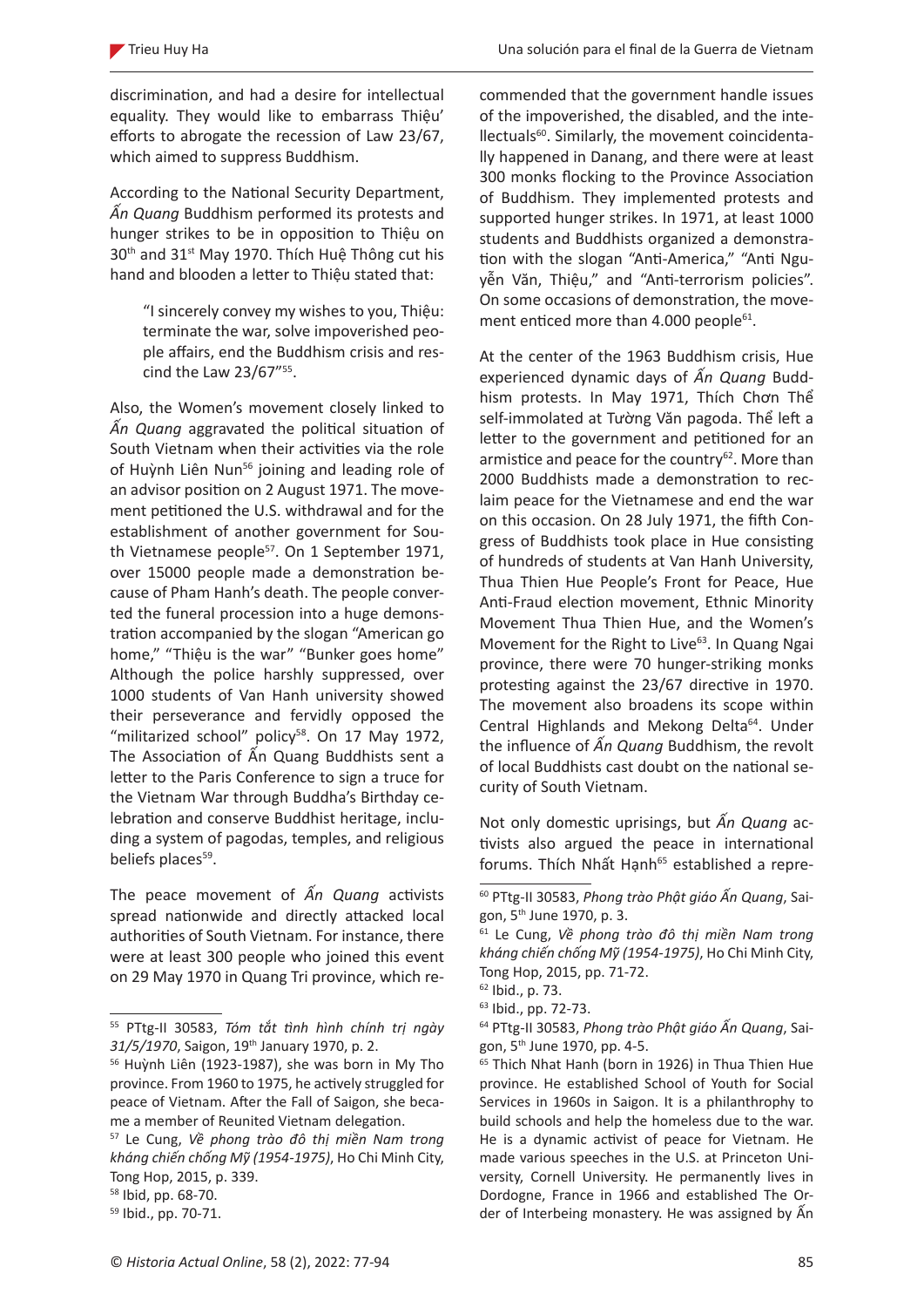sentative office of *Ấn Quang* activists in Paris and performed his duty on being an observer to propagate *Ấn Quang* 's viewpoints at Paris Conference<sup>66</sup>. Ấn Quang activists paid serious attention to the opinions of Nixon on the subject of South Vietnam's peace. They wished to understand the reactions of countries in the European Union to a warm visit of Richard Nixon to this region and looked forward to approaching a peaceful solution for Southeast Asian countries<sup>67</sup>. In a televised recording on 7 October 1970, Nixon supposed that the U.S. never sought to expand the war; they sought to reinforce the peace, but then *Ấn Quang* activists expostulated that Nixon aimed to benefit from the mild support of the Republican Party and Vietnamese communists. Activists prophesied that a ceasefire was able to be determined after Christmas; at least, the U.S. would appease the domestic anti-war movement and prohibit an intensive conflict with the Communists<sup>68</sup>.

Correspondingly, *Ấn Quang* activists no longer gave their credence to the government of Thiệu to bring a great deal of peace to the South Vietnamese people. They supposed that Thiệu crucially depended upon the U.S., so they continued to clash with the local government through international speeches. Resultantly, Thích Thiện Minh – a representative of *Ấn Quang* Buddhists, joined a peace conference at the World Buddhist Congress in Kyoto, Japan, on 20 October 1970. Minh willingly took advantage of this conference to propagate "6 solutions to stop the war and recover peace in Vietnam" of the *Ấn Quang* delegation. They fundamentally focused on the withdrawal of the U.S. troops, non-aligned government establishments, and the role of the Provisional Revolutionary Republic of South Vietnam (PRG) in South Vietnam. These petitions were pressing affairs that both political forces and the U.S. showed their conjectures for a peaceful South Vietnam. The spirit and hopes of South Vietnam Buddhism were congruous with South Vietnamese people.

"Article 1. Belligerents descend the war gradually to arrive at a complete ceasefire at 6 pm on the last day of Lunar 1970.

Article 2. The U.N. must appoint several neutral states such as France, India, Islam, and Sweden to establish an international control committee for this ceasefire at that time. A military officer of RVN and a military specialist from PRRVN will be represented on this Commission.

Article 3. RVN must release political prisoners such as students, intellectuals, monks, and those detained to fight for peace and national autonomy.

Article 4. The U.S. Government must end the current corruption, dictatorship, and helplessness in South Vietnam by allowing the Vietnamese to freely choose a government that can represent most of the population. They are of a national reconciliation nature, are not affiliated, and have the total capacity to: a) Negotiate with the U.S. Government on the timetable for the withdrawal of all U.S. military forces in Vietnam and on the diplomatic, cultural, and economic relations between the United States and Vietnam. b) Negotiate with the PRG on organizing general elections to represent all political trends in Vietnam. A genuinely free election under international scrutiny, in which all citizens of any political disposition can attend.

Article 5. By the Vietnamese people. The U.S., the Soviet Union, the People's Republic of China, and other relevant countries worked together to end the suffering of the Vietnamese people by supporting this proposal.

Article 6. The warring sides in Vietnam and the peace-loving people globally, the holy churches, and humanists promptly promote responsible nations for the Vietnam War. They are ending the war in Vietnam, Cambodia, and Laos"<sup>69</sup>.

These six salient solutions of South Vietnam Buddhism concretized the goodwill of Vietnamese Buddhists concerning a negotiating period, and a potential peace was recoverable in Vietnam. These proposals might support the Communists

Quang Buddhism to update the situation of Paris Negotiation and transport news to South Vietnam. <sup>66</sup> PTtg-II 032688, *Cuộc họp kín của Phật giáo Ấn Quang*, Saigon 14th October 1970, p. 2.

 $67$  Ibid.

 $68$  Ibid.

<sup>69</sup> PTT-II 4316, *6 giải pháp ngăn chặn chiến tranh và lập lại hòa bình ở Việt Nam của Phật tử Ấn Quang do Thích Thiện Minh tuyên bố tại Kyoto*, Saigon, 20th October 1970, p. 3; Le Cung, *Tinh thần nhập thế của Phật giáo Việt Nam (1945-1975)*, Ho Chi Minh City, Tong Hop, 2019, p. 250.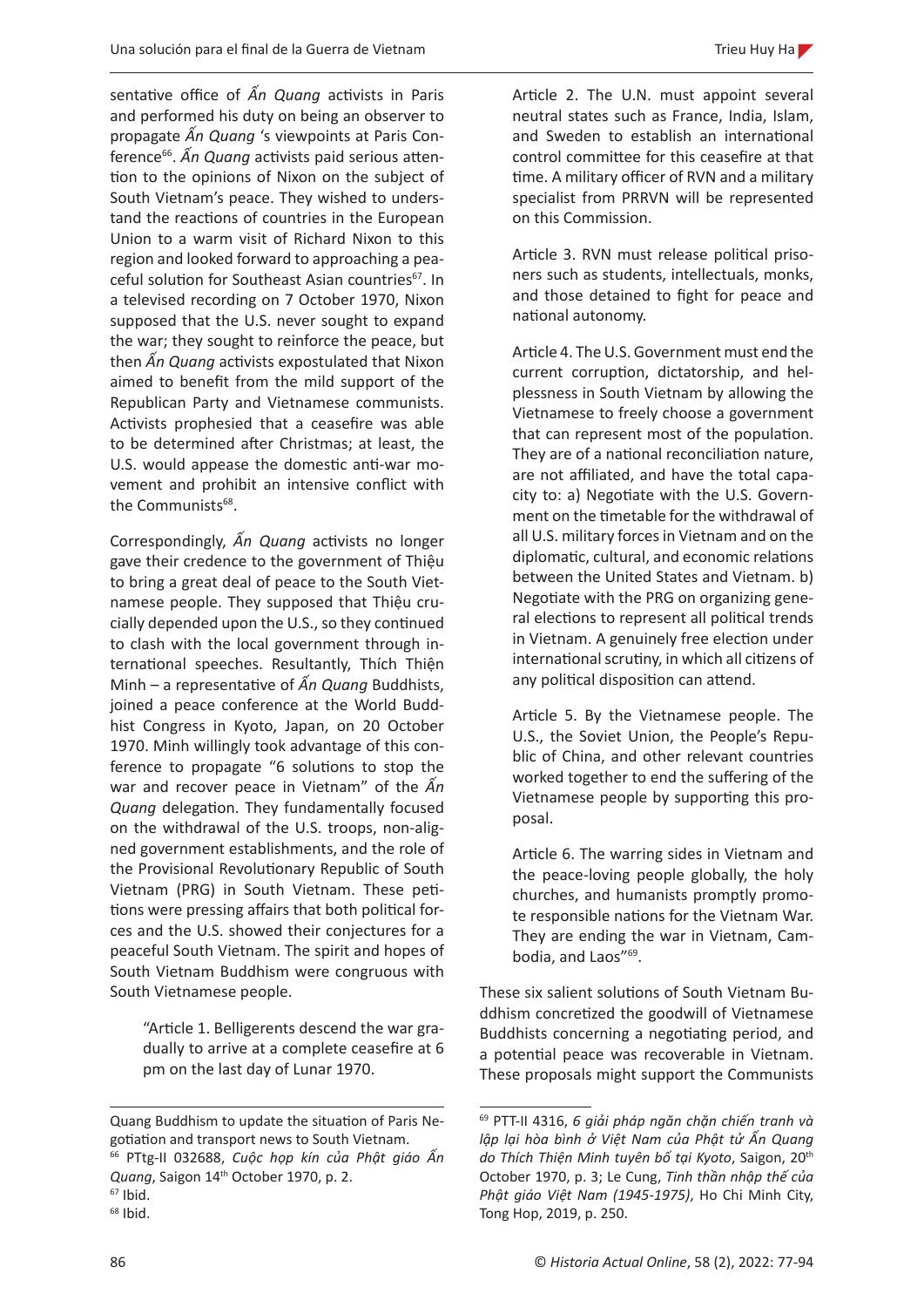and clerisy to re-establish a well-meaning government in the absence of the U.S. involvement. Especially in the fifth regulation of this petition, Buddhists solicited a quick withdrawal of foreign forces notwithstanding Communism, such as the Soviet Union and China. The kindness of peace revealed a long-lasting aspiration of the South Vietnamese people about peace after a three-decade unjust war. Simultaneously, these proposals also reclaimed human rights for religion, journalism, and other social classes in South Vietnam.

Additionally, *Ấn Quang* activists gained international support. Captured documents unveil that a British doctor John Durlas – a representative of the Ministry of Foreign Aid, paid a visit to *Ấn Quang* pagoda on 16 November 1970 to make a discussion on the British people's support for a Vietnamese-based peace. Durlas supposed that some prominent politicians met Richard Nixon, former Emperor Bảo Đại, Next-in-line Prince Bảo Long, Nguyễn Thị Bình, and France's President Pompidou to make a formal conversation seeking peace for Vietnam. Nixon promised to call a halt to the war within 1971. The mission of Jone Durlas was to make a nexus between well-intentioned characters of South Vietnam like *Ấn Quang* Buddhists and former General Dương Văn Minh to accelerate a peace reclamation for South Vietnam. He stated that all British people always physically and mentally supported Vietnam. At the formal meeting, Minh mentioned the determining solution for the peace of Vietnam. *Ấn Quang* activists were still determined to call for a ceasefire, the U.S. and alliance's extraction, and a fair election for South Vietnam<sup>70</sup>. This implies that international activists paid much attention to well-intentioned parties in South Vietnam. The support of neutral countries indirectly led to the U.S. troop withdrawal and absolute peace of South Vietnam.

Besides, *Ấn Quang* activists expressed grave concern to Cambodia's overseas Buddhists when the Cambodian government vengefully caused a massacre. These critical solutions made a contribution to suggest

ple to grieve, resent, but also the international public opinion is shocked. This means that the entire expulsion of overseas Vietnamese from K.R. without a plausible reason contradicts international law"71.

In the same year, Buddhists created a petition to the Saigon government. The content of that letter below

"As a Vietnamese citizen, I cannot ignore the threat of slaughter of more than half a million Vietnamese people in Cambodia. I strongly compete against the Vietnamese government's silent and pushy attitude towards the issue. Moreover, I think that the government is responsible for protecting their people, but unless that government protects the people, that government will take up its role"72.

At the end of 1970, *Ấn Quang* Buddhists tightened their activities to the Saigon Student Union in conjunction with other political groups in the capital. An International Student Congress took place in Ấn Quang Pagoda, University of Agriculture and Forest under the supervision of the Saigon Student Union on 10<sup>th</sup> and 11<sup>th</sup> July 1970<sup>73</sup>. This event enchanted a vast number of students, Buddhists, and commoners. After this Congress, Saigon students created a massive protest to demonstrate against the war. They prepared a coffin and a dove as creative symbols to fight for peace and proceeded to the General Consulate of the U.S. in Saigon. *Ấn Quang* activists endeavored to increase the force in their activities to be in conflict with existing U.S. troops and the Thiệu government by linking with other social parties. By this method, *Ấn Quang* activists could associate with various non-communist and non-Thiệu members for their peace movements. *Ấn Quang* also periodized their activities into three phases. The first phase was completed: reorga-

<sup>&</sup>quot;That Khmer Republic (K.R.)'s killing, and encroaching property of overseas Vietnamese not only caused our Vietnamese peo-

<sup>70</sup> PTtg-II 30583, *Một cuộc gặp gỡ bí mật giữa các nhà hoạt động Ấn Quang: Thích Trí Quang và Thích Thiện Minh, và Bác sĩ Jone Durlas*, Saigon 16th November 1970, pp. 1-2.

<sup>71</sup> Le Cung, *Về phong trào đô thị miền Nam trong kháng chiến chống Mỹ (1954-1975)*, Ho Chi Minh City, Tong Hop, 2015, pp. 72-73.

<sup>72</sup> PTT-II 4315, *Thích Thiện Ân và Thư gửi Chủ tịch và Hội đồng*, Saigon, 1st December, 1970, p. 1.

<sup>73</sup> Various authors, *Chúng ta đã đứng dậy*, *Vol 2: 1969-1975*, Ho Chi Minh City, Youth Publishing House, 2014, p. 263; Ly Phan Thi The support of urban movement in Saigon-Gia Dinh to the Provisional Revolution Government's viewpoint at the Paris Negotiation (1970-1971), *The Journal of Science&Technology Development- Social Sciences & Humanities*, 5/1 (2021), pp. 928-938.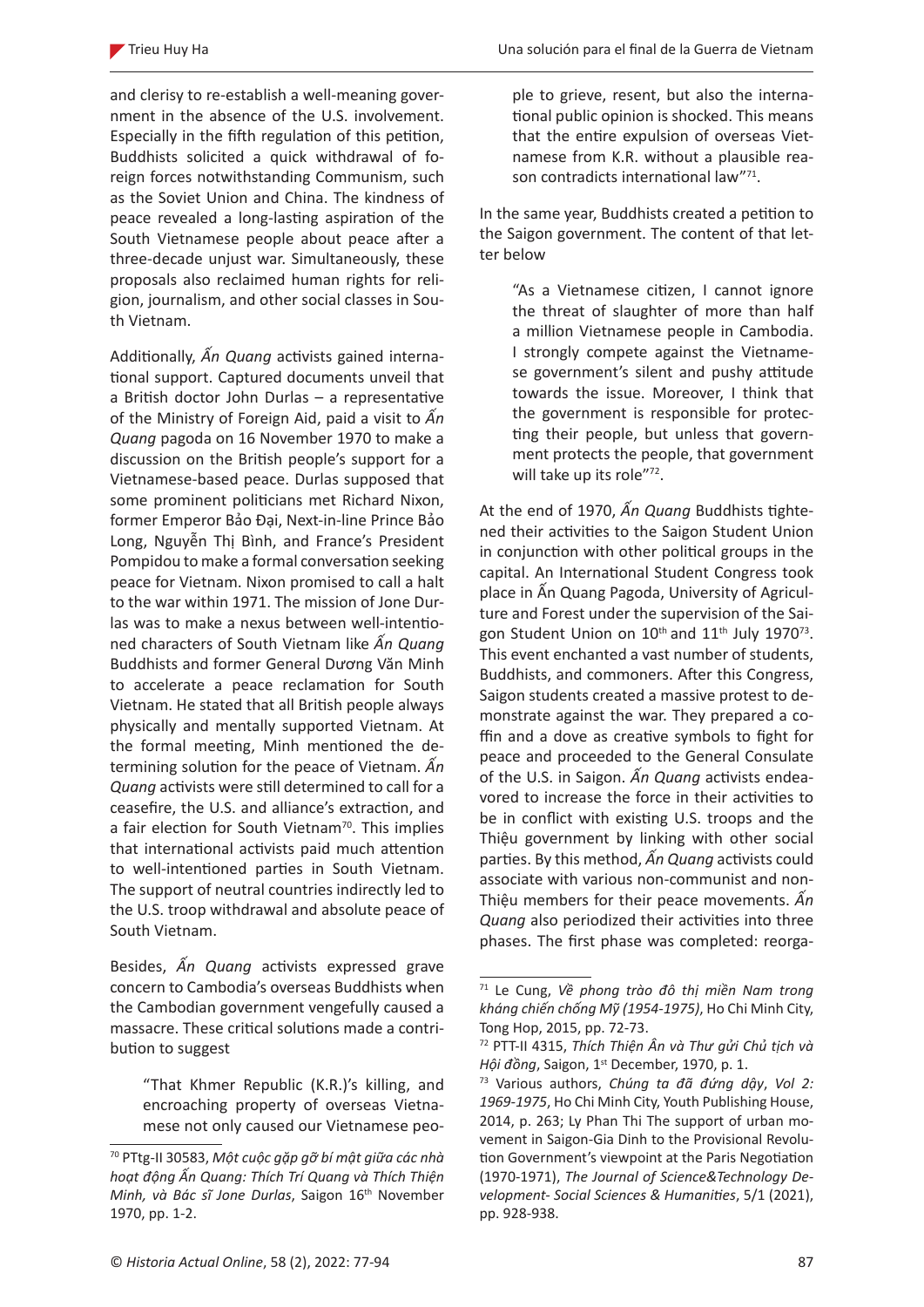nizing their structure and overtone their voice overseas. They intended to implement the second phase by holding a Diên Hồng Conference to propagate peace petitions, flyers, and political leaflets distribution. Lastly, they would make a peaceful uprising on Christmas occasions<sup>74</sup>.

Additionally, the objective of *Ấn Quang* activists earned the support of Nguyễn Long's Democratic Front of People because this group gathered numerous intellectuals, laborers, and religious practitioners. Next, *Ấn Quang* activists actively lobbied Professor Minh Tâm and Trần Cao Tấn to ally with *Ấn Quang* in their activities. Trần Cao Tấn was assigned to convince party members of *Phong Trào Cấp Tiến* of Nguyễn Văn Bồng and the Đ*ại Việt* party of Nguyễn Tôn Hoàn. Minh Tâm took the responsibility of implicating the Salvation Front and Veteran Association of An Khe<sup>75</sup>. It is indicated that *Ấn Quang* activists played a decisive role in gathering elite and neutral parties to forge a relationship for a truce and permanent peace in their country. On 29 December 1970, the Congress of Buddhists took place in Dalat. In this Congress, they published the declaration accusing America and the Saigon Government, and coerced Americans into respecting Vietnam's independence and Vietnam's sovereignty. This event remarked the breakthrough in the peaceful progress under the role of Buddhism. *Ấn Quang* activists decided to hold the day of Buddhism and international peace on the  $3<sup>rd</sup>$  and 4<sup>th</sup> January 1971. They expressed that Vietnamese people were looking forward to a respite and would seize political opportunities to avoid death and devastation. Also, *Ấn Quang* activists expressed their honor to nations, religions, and international delegates who consistently supported the peace movement of *Ấn Quang* Buddhism. They appreciated their support for reviving peace in Vietnam and rebuilding the country<sup>76</sup>.

Generally, the *Ấn Quang* school had a wide range of peace movements in South Vietnam, and their enthusiastic soul gathered a lot of South Vietnamese people to cause a large-scale uprising in critical urban areas of South Vietnam. There is no denying that *Ấn Quang* was a non-communist

movement. The thirst of the *Ấn Quang* school was political power holding but not building a Buddhism-based politics in South Vietnam. They fought for a just government in the absence of war, aggression, and fraud. Furthermore, both Thiệu and the Communists caught other activists of *Ấn Quang* Buddhism off guard, and they strived to reclaim peace for the South Vietnamese people. Despite freedom demonstration of Saigon politics, Thiệu always kept peace activists under surveillance and suppressed them if he deemed it necessary, provided protesters acted severely. In 1967, Buddhism was divided into two fields in Saigon: *Ấn Quang* Buddhism and *Việt Nam Quốc Tự* Buddhism. Thiệu supposed that *Ấn Quang* Buddhism was a Communists puppet, but all the strongest evidence from source materials proves the opposite hypothesis. Communists fully perceived Buddhism's role on account of their left-wing Nationalism, so they distorted all the statements of *Ấn Quang* activists, yet *Ấn Quang* proved that they were communism-free activists. The movement of *Ấn Quang* activists directly stimulated the U.S. troops' swift removal from South Vietnam.

# **3. PEACE MOVEMENT OF** *ẤN QUANG* **ACTIVISTS- GENERAL ASSESSMENTS**

The causes and effects of the *Ấn Quang* movement originated from its political and religious context. *Ấn Quang* played a critical role in unveiling the truth of the Vietnam War, Vietnamization, and some weaknesses of the Thiệu government. The Vietnamization of the U.S. was still a continued effort to maintain strong influences of the U.S. in Southeast Asia and South Vietnam. At the same time, the expansion of the pacification strategy of the ARVN, as well as the illegal presence of North Vietnamese divisions in South Vietnam, shook South Vietnamese belief in a bright vista of South Vietnam. As a result, *Ấn Quang* anti-war movement indirectly led the U.S. strategy to failure via their opinions, movement, and verbal statements in the international forum of Buddhism. Likewise, *Ấn Quang* activists stated that the Thiệu government showed uncertainty for the South Vietnamese people. They effectively took advantage of the contradiction of diplomatic relations between South Vietnam and the U.S. to advocate a genuine democracy for the South Vietnamese people. In fact, the 1963 crisis transparently proved that both Ngô Đình Diệm and Nguyễn Văn Thiệu's governments had a tendency toward Anti-Communist goals rather than building a real democracy. In addition, the

<sup>74</sup> PTtg-II 30583, *Một cuộc gặp gỡ bí mật giữa các nhà hoạt động Ấn Quang: Thích Trí Quang và Thích Thiện Minh, và Bác sĩ Jone Durlas, Saigon, 16<sup>th</sup> November* 1970, pp. 1-2.

<sup>75</sup> Ibid.

<sup>76</sup> PTtg-II 30583, *Nội dung bài phát biểu của Thích Thiện Hoa đọc nhân dịp Phật đản 2514*, Saigon, 3rd January 1971, pp. 1-2.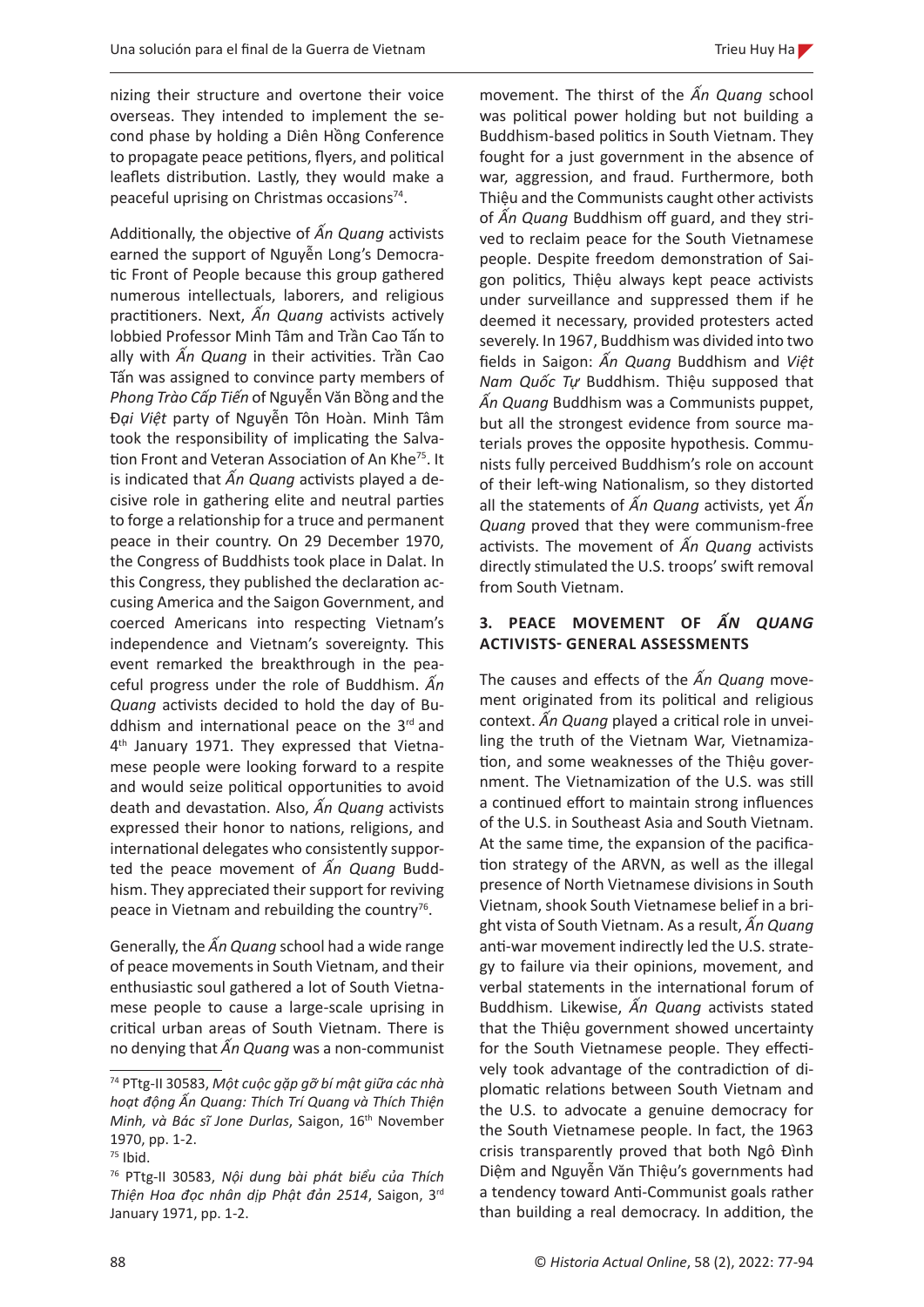direct intervention of the U.S. and allied troops in the Vietnam War discouraged the efforts of Thiệu to build a full democracy for the South Vietnamese people. Due to various difficulties in South Vietnam's politics, both the DRVN and PRG posed a hindrance to the democratic way of the South Vietnamese people. The overreacting actions of Thiệu towards opposing parties implied that his government fell awkward to build a steadfast ally with *Ấn Quang* and other parities to suppress the revolts of Communists. Thereby the patience of *Ấn Quang* activists can be seen as an attempt for foreign troops to pullout and intercept the rising movement controlled by Communists in major cities of South Vietnam. The peace movement of *Ấn Quang* activists prepared for a real ceasefire accompanied by a rational termination of the war in Vietnam. These movement played a vital role in assisting peace talks in Paris associated with the RVN's opinions throughout conference sessions.

Besides, the role of *Ấn Quang* activists concentrated on reviving the role of Buddhism in the political affairs of South Vietnam because they were fully cognizant of the role of Buddhism in national movement, and there was a close linkage between national liberation, Nationalism, and Buddhism in history. The majority of proclamations of *Ấn Quang* activists built a sense of the correlation between Buddhism and the nation. Vietnamese Buddhists assumed that Vietnamese Buddhism was a critical element of Vietnamese people's spiritual life<sup>77</sup>. Buddhism partnered with the national personality and built an independent national culture for Vietnamese people's history. In the French colonial period, the French actively took benefits from Vietnamese Buddhism to win people's hearts and minds. Also, communists seduced Buddhists under a social and political association named *Cứu Quốc* (national salvation) against the French and feudal system Vietnam. Typically, Vietminh benefited from Cao Dai and Hoa Hao Buddhism in the Mekong Delta after 1945, but these groups always exhibited contradicting opinions toward the revolutionary policies of the Vietminh, and they became a political opposition group of communists during the course of the First Indochina War (1946-1954). After an unfavorable period of being disfavorable under the French rule and Ngô Đình Diệm's dictatorship, the NLF continued to allude to some Buddhism groups in their movement and considered religious groups as a critical force of liberation. Thereby it was high time *Ấn Quang* Buddhism would float an idea to recover South Vietnam's religious freedom and territorial sacrosanct as well as the political implication of other parties in South Vietnam. However, there was no other way but to participate in raising their voice domestically and internationally and engender internal strength for peace. Pure nationalism is a consistent objective of *Ấn Quang* activists, and the political intervention of this group was instrumental in reviving religions and reclaiming peace for their country $78$ . More importantly, *Ấn Quang* Buddhists forged a relationship with other social groups with contradicting perspectives concerning the policies of Nguyễn Văn Thiệu. On 25 June 1970, *Ấn Quang*, in cooperation with other associations, especially with the Young Student Union, went on strike in Saigon to require the government to satisfy the peaceful wishes of the South Vietnamese people79. Simultaneously, *Ấn Quang* Buddhists encouraged Van Hanh University, patronized by the Vietnam Buddhism Association, to demonstrate to fight for South Vietnam's peace. Internationally, the movement of *Ấn Quang* Buddhism was also supposed to link with the American home peace movement because the identical features of these movements aimed to oppose international and domestic conflicts and decline the number of casualties due to an unjust war.

The thoughts of *Ấn Quang* activists are appropriate to Buddhism's principles regarding the correlation between peace and war. Hence peace activists publicly harangued South Vietnamese people and opposed the bellicosity of the Thiệu government. The struggling objective of *Ấn Quang* was to gain permanent peace rather than a temporary peace that would be strikingly unstable and fragile. According to Theresa Der-lan Yeh, such instability would not be a way to gain positive peace<sup>80</sup>. The concept for peace from *Ấn Quang* activists may have a provenance of consistent Buddhist philosophy, supposing that the

<sup>77</sup> Nhat Hanh, Thich, *Đạo Phật hiện đại hóa*, Saigon, La Boi Publishing House, 1972, p. 7.

<sup>78</sup> Thich Nhat Hanh stated that Buddhism was a critical factor and its power needed exploiting to defend and build countries of South East Asia. See at Nhat Hanh, Thich, *Đạo Phật*... op. cit., p. 9.

<sup>&</sup>lt;sup>79</sup> Tin Sáng, 26<sup>th</sup> June 1970, all publications of Saigon Young Student Union analyzed political situation, military force, culture, education and society, released in *Tự Quyết,* 3, 3rd October 1970.

<sup>80</sup> Theresa Der-lan Yeh, "The way to peace: A Buddhist perspective", *International Journal of Peace Studies*, 11/1 (Spring/Summer 2006), p. 94.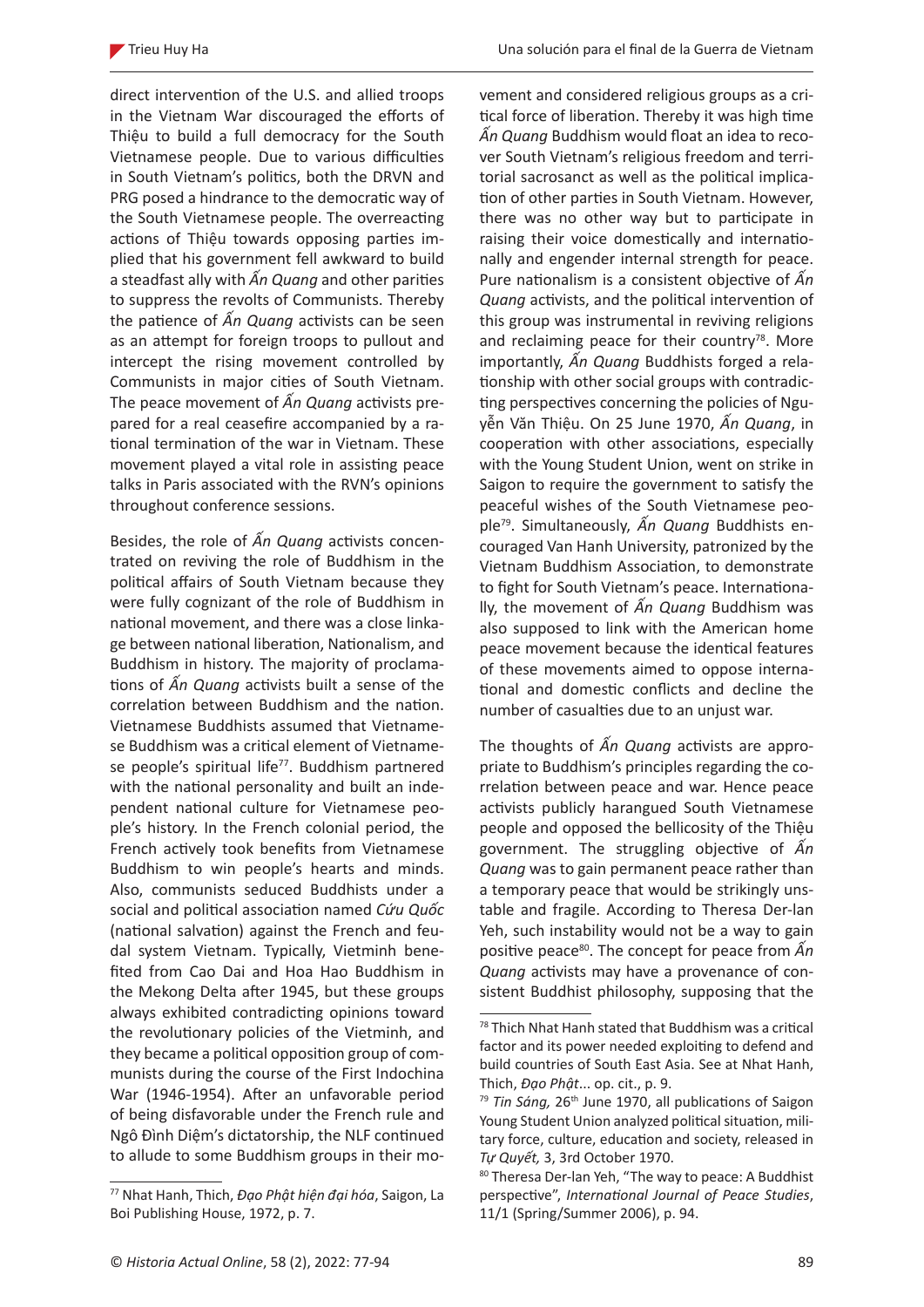cause of violence and conflicts originated from the external, the internal, and the root<sup>81</sup>. Leaders took collective interests for granted while stimulating their benefits such as relationships, international support, and economic as well as political advantages. The more avaricious desires leaders have, the more likely war and conflicts have their occurrence. This definition is accurate for the case of *Ấn Quang* activists when they fervently protested against Thiệu and for the absolute peace of the South Vietnamese people. In fact, Thiệu and peace activists possessed very different thoughts on an explanation of peace. Thiệu unintentionally equated all opposing people who desired peace with their tightened benefits with the Communists and North Vietnamese communists. Meanwhile, *Ấn Quang* activists scarcely paid heed to contradicting political opposition because of the fact that they predominately valued the core values of Vietnamese people's peace rather than their political rights. Otherwise, they only had a strong desire for political benefit once a new politics was established, which would be in the absence of belligerents and totalitarianism.

Besides, the view of peace of *Ấn Quang* activists represented some fundamental points of Vietnamese nationalism in the contemporary history of Vietnam. Historically, the penetration of Buddhism doctrines directed Vietnamese people's thought so that this religion predominates over other religions in Vietnam, and its deep-rooted norms are congruous with an agricultural society like Vietnam. The autonomous feature of pagoda systems has a strong correlation with the autonomous features of Vietnamese villages and there is a close link between religion and state in Vietnamese history. The soul of freedom within Buddhism contributed to buttressing the traditional national characteristics of the Vietnamese. As a result, the movement of *Ấn Quang* Buddhism was intrinsically supportive of the national movement of most South Vietnamese people. It is very conspicuous that *Ấn Quang* activists usually mentioned the chronic grounds of the Vietnam War as being the cupidity of contradicting groups in South Vietnam, including Communists, North Vietnamese Communists, Thiệu's government, and the U.S. Hence, they remonstrated that all aggressive forces were wrong to take their involvement in a pointless conflict which caused a severely devastating situation for them based on their statements in cited archival documents. The supreme target of peace for Vietnam and *Ấn Quang* activists aims for human rights along with social, political equality and the economic development of the country. Significantly, the eventual aim of *Ấn Quang* activists was the Vietnamese people's right to self-determination rather than unconditional support for any opposing parties in their country. Unfortunately, the majority of Marxists Vietnamese historians attributed *Ấn Quang* activists to a Communists-supported force, and this point of view is inaccurate<sup>82</sup>. The vigorous activities of *Ấn Quang* proved there is a strong correlation between the Vietnam state and the religion of Buddhism in their history, and Buddhism functioned as a role of pacifists in the course of their national war. By all circumstances, Buddhism activists always triggered a considerable influence on the nation's determination, and they made a peacemaking endeavor to preserve the pure nationalism of the state. Together with David S.Meyer, Sam Marullo presumed that the State makes wars, often opposed by the people within them. Citizens' struggles against war have as long a history as the practice of war. People see the potential benefits of violent conflict outweighed by the costs and risks of thinking and preparing to fight wars<sup>83</sup>. This definition, together with the opinion concerning the internal cause of the conflicts and war, stated that the internal mind of people or leaders is a critical factor to cause war for any place in the war.

Unfortunately, the internal of *Ấn Quang* activists is not solid because of debates among members following this religious scholar. This may be a shortcoming of Ấn Quang Buddhism because its leaders did not reach a homogeneous agreement in fighting for the peace of Vietnam. It was a challenge to harmonize Mahayana and Theravada and appease a contradicting opinion with regards to methods of struggle: violent or non-violent movement. *Ấn Quang* activists could not elect a leader for their activities due to those conflicting viewpoints in their movement. The

<sup>81</sup> Shih Yi n-shun, "Fofa yu renlei heping (Dharma and Human Peace)", In *Fojiao yu zhengzhi (Buddhism and Politics)*, Taipei, Dasheng wenhua, 1980. Also see at Sivaraksa, Sulak, *Seeds of Peace: A Buddhist Vision for Renewing Society*, Berkeley, Parallax Press, 2002.

<sup>82</sup> Le Cung, *Về phong trào đô thị miền Nam trong kháng chiến chống Mỹ (1954-1975)*, Ho Chi Minh City, Tong Hop, 2015, p. 341.

<sup>83</sup> Marullo, Sam, S. Meye, David, "Antiwar and Peace Movement", *The blackwell companion to social movement*, Cornwall, Blackwell, 2004, p. 640.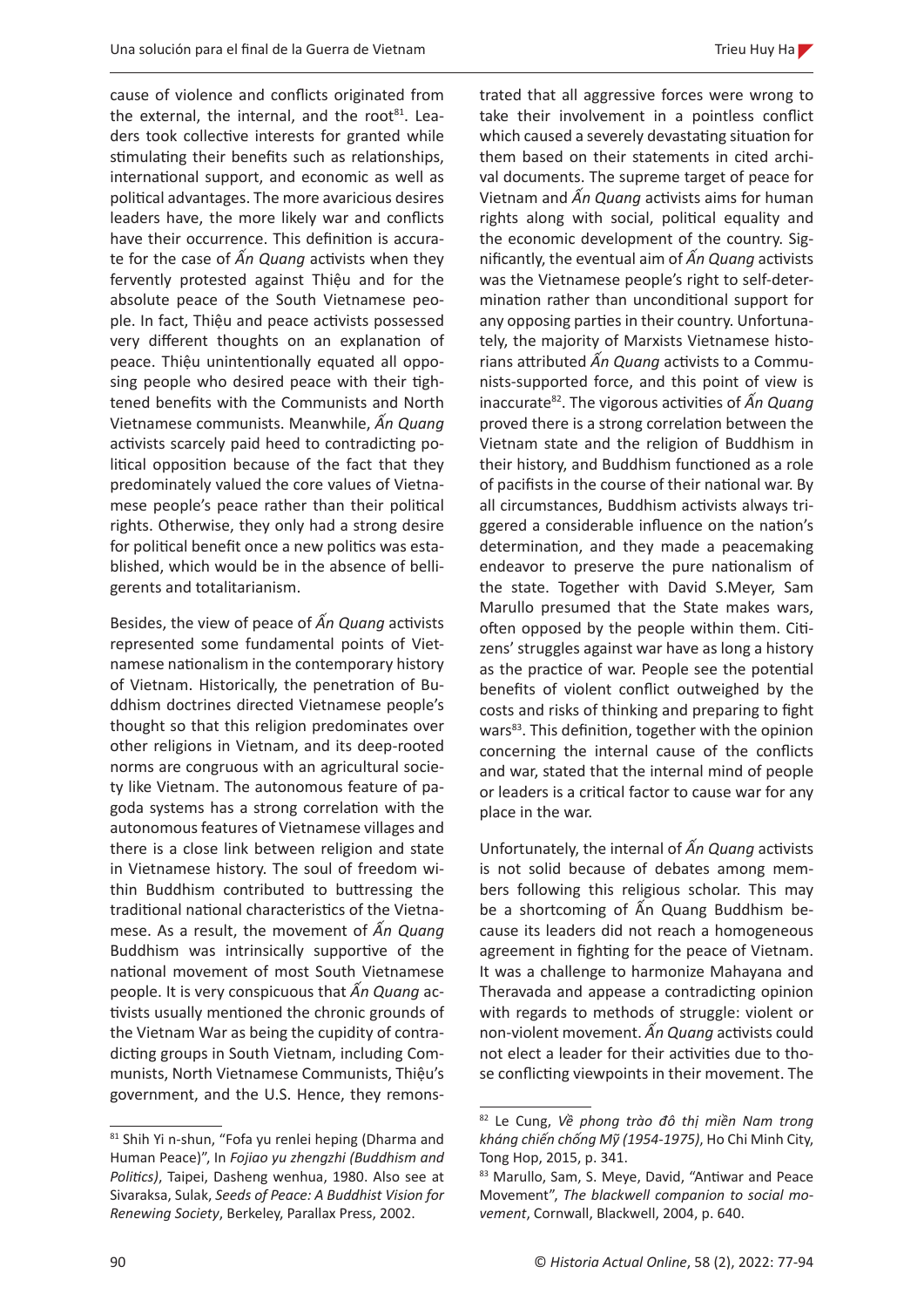division of the internal forces of *Ấn Quang* easily resulted in impairment, which was beneficial to other political groups after 1971. Despite the fact that *Ấn Quang* activists dynamically held numerous caucuses, demonstrations, and hunger strikes, they were unable to achieve a notable triumph over the incumbent government and the Communists. Since the Paris Agreement in 1973, *Ấn Quang* activists felt a sense of oneness with other political groups for seeking an alignment government for the South Vietnamese people. It is indicated that *Ấn Quang* activists should have been well-organized to recoil from the sabotage of opposing forces as well as precluding the influence of the Communists after the 1973 Paris Accord.

#### **CONCLUSION**

The peace movement of *Ấn Quang* activists were the protracted movement of South Vietnamese Buddhism since the 1963 crisis. This academic topic has still earned a modicum of scholarly attention from historians because numerous people supposed that *Ấn Quang* was under the influence of Communism. However, captured documents reveal that the movement of Buddhism and other social classes in South Vietnam after 1963 was against Communism. The movement of *Ấn Quang* activists reached a peak in the period 1969-to 1971 and made a continued effort to reclaim peace for the South Vietnamese people. The analyzed detections of this article imply some salient points of *Ấn Quang* activists' peace movement in this phase

First and foremost, *Ấn Quang* activists were Nationalists who wished to build a democracy for the South Vietnamese people and protect the rights of religious freedom for several religious groups in South Vietnam. All articles and research papers that assumed that *Ấn Quang* activists were cronies of the Communists were inaccurate, and they need reanalyzing depending on reliable source materials. *Ấn Quang* activists opposed all belligerents who participated in an unjust war in Vietnam, and they delivered all their wishes via petitions and messages which aroused the sympathy of South Vietnamese people, mainly in some oppositional political groups. Thus, *Ấn Quang* activists' actions caused political turbulence for the Saigon government. Once Vietnamization symbolized a prolonged war and potential civil war for the Vietnamese people, the peace movement of *Ấn Quang* Buddhism would represent Vietnamese Nationalism.

In addition, the philosophy underlying *Ấn Quang*  activists' action was a firm grasp of a Buddhism-Nation relationship. *Ấn Quang* activists presumed that Buddhism was in concordance with the peaceful soul of Vietnamese people in comparison with other religions in Vietnam. Doctrines of Buddhism were compatible with the spiritual life of Vietnamese people, so their movement was capable of attracting hundreds of participants. In fact, the movement of *Ấn Quang* activists was eager to stimulate the U.S. troop withdrawal from South Vietnam. The peace movement under the patronage of *Ấn Quang* Buddhism gained widespread popularity among South Vietnamese people, and its movement laid the groundwork for peace for South Vietnamese people. The prevalence of the *Ấn Quang* movement in major urban areas contributed to gathering the considerable force of other alliances to support *Ấn Quang* activists with their genuine wishes for peace for the South Vietnamese people. Not only did they organize an array of domestic movements, but *Ấn Quang* activists also had a piecemeal approach to international forums to exhibit their potent arguments for the avidity of peace for the South Vietnamese people.

Summing up the arguments in this paper, Vietnamization was a fiasco of the U.S. in an attempt to nourish a non-communist government. However, the U.S. was unable to gain growing support from the South Vietnamese people, and inappropriate policies that put emphasis on the role of military strength were ineffective. As a result, *Ấn Quang* peace movement played a vital role in thwarting the Vietnamization of the U.S. and showing the seeming proliferation of a South Vietnam with its citizen's self-determination, freedom of human rights, and religious equality. The combination of the domestic national movement and the support of the world helped *Ấn Quang* activists gain people's hearts and become a typical example of the international peace movement. It is very cruical that there should be more further articles and research papers to elucidate other aspects of the *Ấn Quang* activists and their movement in the Vietnam War.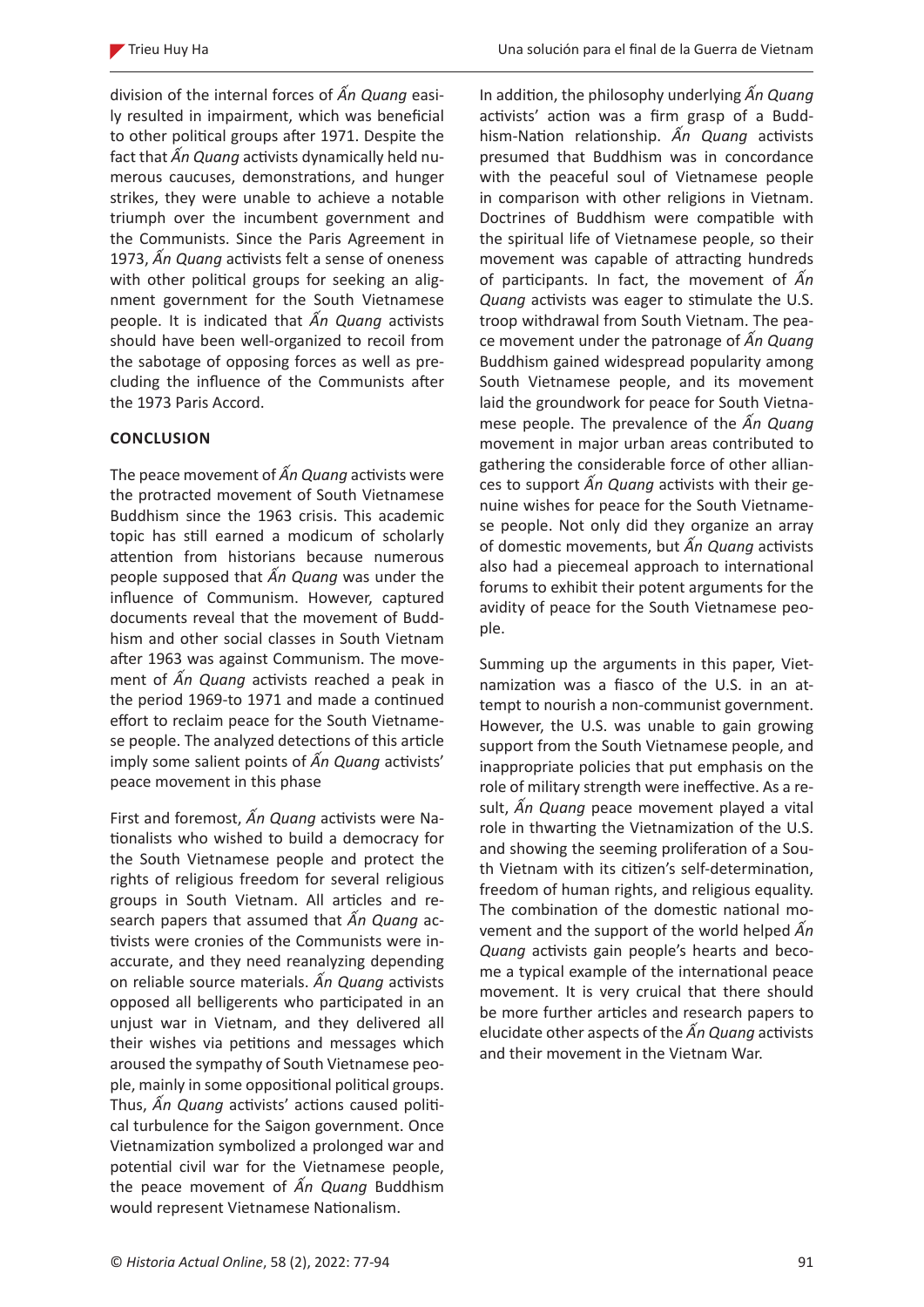#### **BIBLIOGRAPHY**

#### **PRIMARY SOURCES: ARCHIVAL DOCUMENTS**

- Original speech of President Nguyễn Văn Thiệu on *Vietnam Report,* 15 October 1967.
- PTtg-II 032688, *Cuộc họp kín của Phật giáo Ấn Quang*, Saigon 14th October 1970.
- PTtg-II 30583, *Bộ An ninh Quốc gia thông báo về chuyến thăm của Thích Thiện Minh tại Huế*, Saigon, 19<sup>th</sup> January 1970.
- PTtg-II 30583, *Chánh đạo* newspaper, Saigon, 26 August 1970.
- PTtg-II 30583, *Chánh đạo* newspaper, Saigon, 5 November 1968.
- PTtg-II 30583, Đêm cầu nguyện tại tu viện Quảng Đức, Saigon, 11th June 1970.
- PTtg-II 30583, *Hoạt động của Phật giáo Ấn Quang*, Saigon, 6th January 1970.
- PTtg-II 30583, *Một cuộc gặp gỡ bí mật giữa các nhà hoạt động Ấn Quang: Thích Trí Quang và Thích Thiện Minh, và Bác sĩ Jone Durlas*, Saigon 16th November 1970.
- PTtg-II 30583, *Nội dung bài phát biểu của Thích Thiện Hoa đọc nhân dịp Phật đản 2514*, Saigon, 3rd January 1971.
- PTtg-II 30583, *Phật giáo Ấn Quang chính thức tuyên bố phong trào mới của họ*, Saigon, 29th May 1970.
- PTtg-II 30583, *Phật giáo Ấn Quang tổ chức đại hội đầu năm mới*, Saigon, 19th January 1970.
- PTtg-II 30583, *Phật giáo Ấn Quang tuyên bố quan điểm chính trị của họ*, Saigon, 5th June 1970.
- PTtg-II 30583, *Phong trào Phật giáo Ấn Quang*, Saigon, 5th June 1970.
- PTtg-II 30583, *Phong trào Phật giáo Ấn Quang*, Saigon, 5th June 1970.
- PTtg-II 30583, *Qúa trình tranh đấu của Phật giáo Ấn Quang*, Saigon, 5th June 1970.
- PTtg-II 30583, *Thông báo của Nha Cảnh sát Đô Thành về chuyến viếng thăm Huế của Thích Thiện Minh*, Saigon, 19th January 1970.
- PTtg-II 30583, *Thông báo của Nha Cảnh sát Đô Thành về chuyến viếng thăm Huế của Thích Thiện Minh*, Saigon, 19th January 1970.
- PTtg-II 30583, *Thuyết giảng Phật pháp Ấn Quang*, Saigon, 5th January 1970.
- PTtg-II 30583, *Tóm tắt tình hình chính trị ngày 31/5/1970*, Saigon, 19th January 1970.
- PTtg-II 30583, *Tóm tắt: Thỉnh nguyện và Bài phát biểu tại chùa Ấn Quang*, Saigon, 17th July 1970.
- PTtg-II 30583, *Tóm tắt: Thỉnh nguyện và Bài phát biểu tại chùa Ấn Quang*, Saigon, 15th July 1970.
- PTtg-II 30583, *Tóm tắt: Về phái đoàn đa tôn giáo Hoa Kỳ viếng chùa Ấn Quang*, Saigon, 8th July 1970.
- PTtg-II 30583, *Về quan điểm hòa bình của Phật giáo Ấn Quang*, Saigon, 19th October 1970.
- PTT-II 4315, *Thích Thiện Ân và Thư gửi Chủ tịch và Hội đồng*, Saigon, 1st December, 1970.
- PTT-II 4316, *6 giải pháp ngăn chặn chiến tranh và lập lại hòa bình ở Việt Nam của Phật tử Ấn Quang do Thích Thiện Minh tuyên bố tại Kyoto*, Saigon, 20th October 1970.
- *Tin Sáng,* 26 June 1970, all publications of Saigon Young Student Union analyzed political si-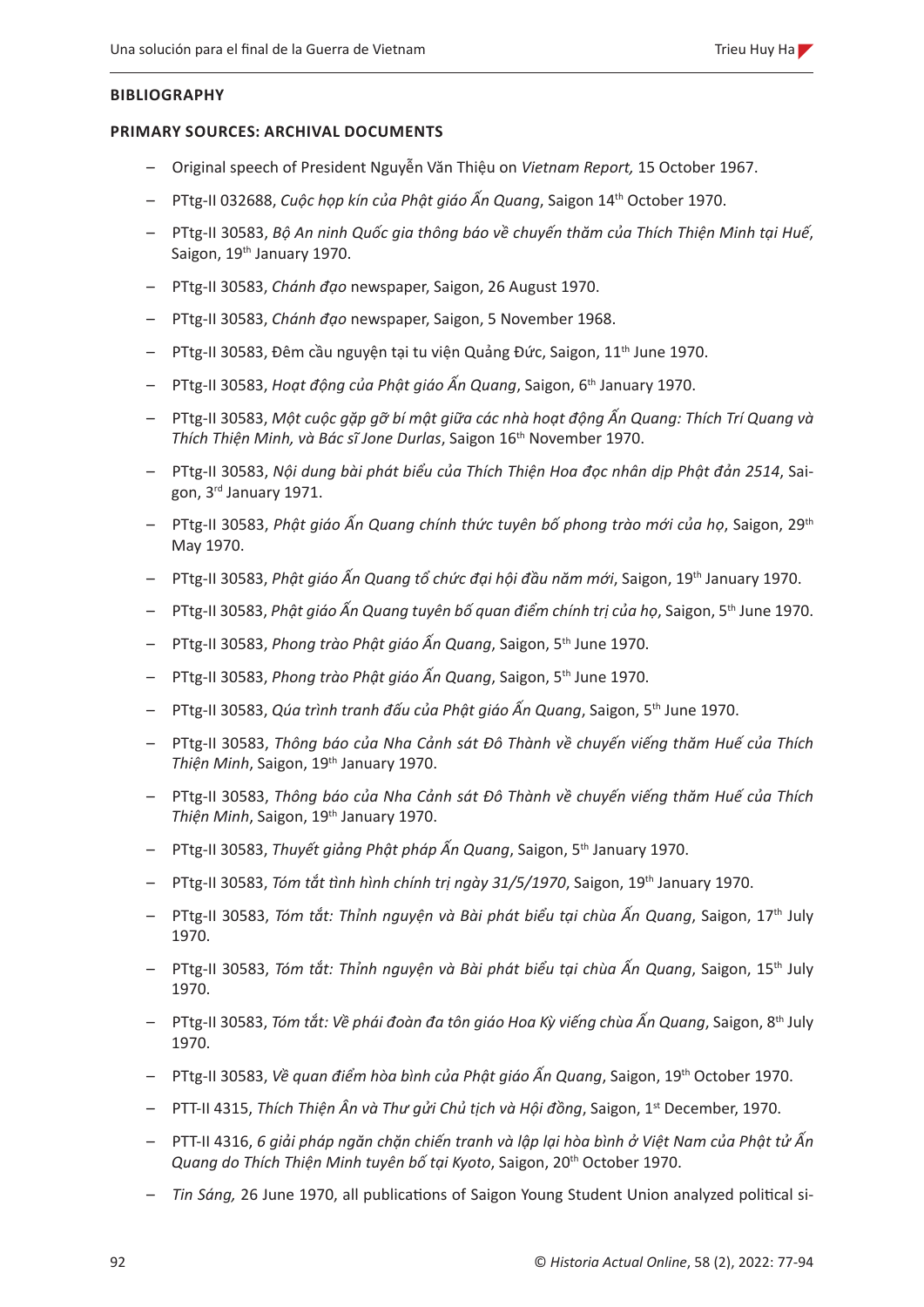tuation, military force, culture, education and society, released in *Tự Quyết,* 3, 3rd October 1970.

### **SECONDARY SOURCES: BOOKS AND JOURNAL ARTICLES**

- André Menras, *How America Mocked the Ceasefire: Vietnam Since the Paris Agreement*, Bulletin of Concerned Asia Scholars, 1974.
- Brown, Seyom, *The Crises of Power: An Interpretation of United States Foreign Policy during the Kissinger Years*, New York, N.Y.: Columbia University Press, 1979.
- Decornoy, Jacques, "'Tombeur' de Diem et Ennemi de Thiệu," Le Monde, 27,28<sup>th</sup> April 1975.
- Do Mau, *Vietnam máu lửa quê hương tôi- hồi ký chính trị: bổ túc hồ sơ về sự sụp đổ của Việt Nam Cộng Hòa*, Mission Hills, C.A., Que Huong, 1987.
- Dong, Pham Van, *Selected Writings*, Hanoi, Foreign Languages Publishing House, 1977.
- F.Schemitz, David, *Richard Nixon and the Vietnam War- the end of the American century*, Lanham, Maryland: Rowman&Littlefield, 2014.
- Greene, Graham, *The Quiet American*, New York, N.Y., Penguin, 1977.
- Ho Khang, *Lực lượng thứ ba trong Chiến tranh Việt Nam (1969-1975)*, unpublished.
- Hong Ha, *Phong trào chống phá bình định nông thôn Nam Bộ trong cuộc kháng chiến chống Mỹ cứu nước (1969-1972)*, Hanoi: Quan doi Nhan dan, 2000.
- Hong Ha, Tien Tran, *Mặt trận dân tộc giải phóng miền Nam Việt Nam (1960-1977),* Ho Chi Minh City, Tong Hop, 2010.
- Isaacson, Walter, *Kissinger*, New York, N.Y., Simon & Schuster, 1992.
- James H.Willbanks, *Abandoning Vietnam, How America left and South Vietnam lost its war*, Lawrence, K.S., University Press of Kansas, 2008.
- Jean-Claude Pomonti, *La Rage d'Etre Vietnamien*, Paris, Le Seuil, 1972.
- Justus M.van der Kroef, What Are the Aims of the NLF, *Vietnam Perspectives*, 3/2 (1967), pp. 3-20.
- Karnow, Stanley, *Vietnam: A History*, New York, Penguine Books, 1997.
- Kelly, Francis John, *History of Special Forces in Vietnam, 1961–1971*, Washington, D.C., United States Army Center of Military History, 1989.
- Kissinger, Henry, *Ending the Vietnam War: a History of America's involvement and extrication from the Vietnam War*, New York, N.Y., Simon & Schuster, 2003.
- Langguth, *Our Vietnam: The War 1954–1975*, New York, Simon and Schuster, 2004.
- Le Cung, Chính sách của chính quyền Ngô Đình Diệm với miền Nam trên lĩnh vực kinh tế, văn hóa, giáo dục, *Journal of Historical Review*, Hanoi, 1999/305.
	- *Sài Gòn Chợ Lớn Gia Định kháng chiến 1945-1975*, Ho Chi Minh City, Ho Chi Minh City Publishing House, 2011.
	- *Về phong trào đô thị miền Nam trong kháng chiến chống Mỹ (1954-1975), Ho Chi Minh City*, Tong Hop, 2015.
- Ly Phan Thi, The support of urban movement in Saigon-Gia Dinh to the Provisional Revolution Government's viewpoint at the Paris Negotiation (1970-1971), *the Journal of Science&Technology Development- Social Sciences&Humanities*, 5/1 (2021).